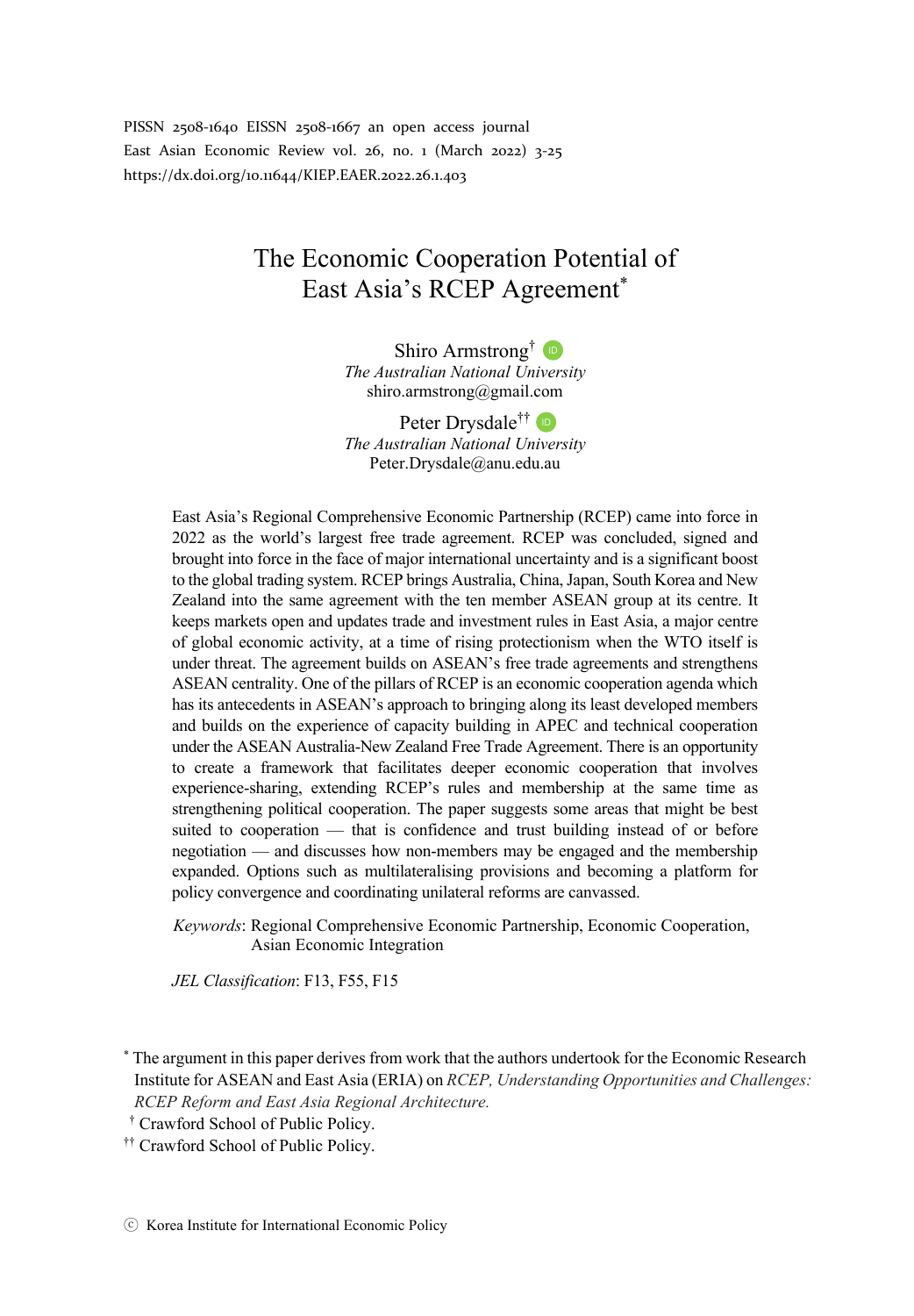### I. Introduction

East Asia's Regional Comprehensive Economic Partnership (RCEP) agreement came into force on 1 January 2022 as the world's largest free trade agreement covering close to a third of the world's population, 30 per cent of global GDP and 28 per cent of global merchandise trade. RCEP negotiations concluded in November 2019 at a time of rising protectionism globally and trade uncertainty from the Trump administration in the United States. It was then signed on 15 November 2020 during the large pandemic induced economic downturn and within the context of continued geopolitical uncertainty between China and the United States, the world's two largest economies and trading nations. United States – China trade tensions are a significant cause of the extreme pressure on the global trade regime.

RCEP is centred on ASEAN and consolidates four  $ASEAN + 1$  free trade agreements with Australia-New Zealand, China, Japan and South Korea. India walked away from the agreement in November 2019. The agreement simplifies the 'noodle bowl' of bilateral agreements in East Asia. India walked away from the agreement on the eve of the conclusion of negotiations in 2019, missing an opportunity to integrate India into regional value chains and the East Asian economy.

RCEP brings the three large Northeast Asian economies into the same binding regional trade agreement for the first time (except for the China–South Korea free trade agreement). With ASEAN acting as the hub, it was possible to lock in new liberalisation and trade rules that help govern and deepen the China and Japan, and Japan and South Korea economic relationships. The three Northeast Asian economies were brought together in an agreement through the consolidation — and to an extent multilateralising — of their  $ASEAN + 1$  free trade agreements.

The agreement builds on the  $ASEAN + 1$  agreements and includes improvements in market access and new rules. RCEP has often been compared to the Trans-Pacific Partnership (TPP) that was being negotiated in parallel. It does not go as far in its liberalisation commitments as TPP or its successor the Comprehensive and Progressive Agreement for Trans Pacific Partnership (CPTPP) and does not include disciplines on state-owned enterprises (SOEs) or chapters on labour or environment commitments. The commitments made in RCEP, however, are significant and will contribute towards integrating the East Asian economies. The 'negative list' approach in services exposes all sectors to foreign competition unless specifically excluded, and China committed to an investment 'negative list' for the first time, opening up all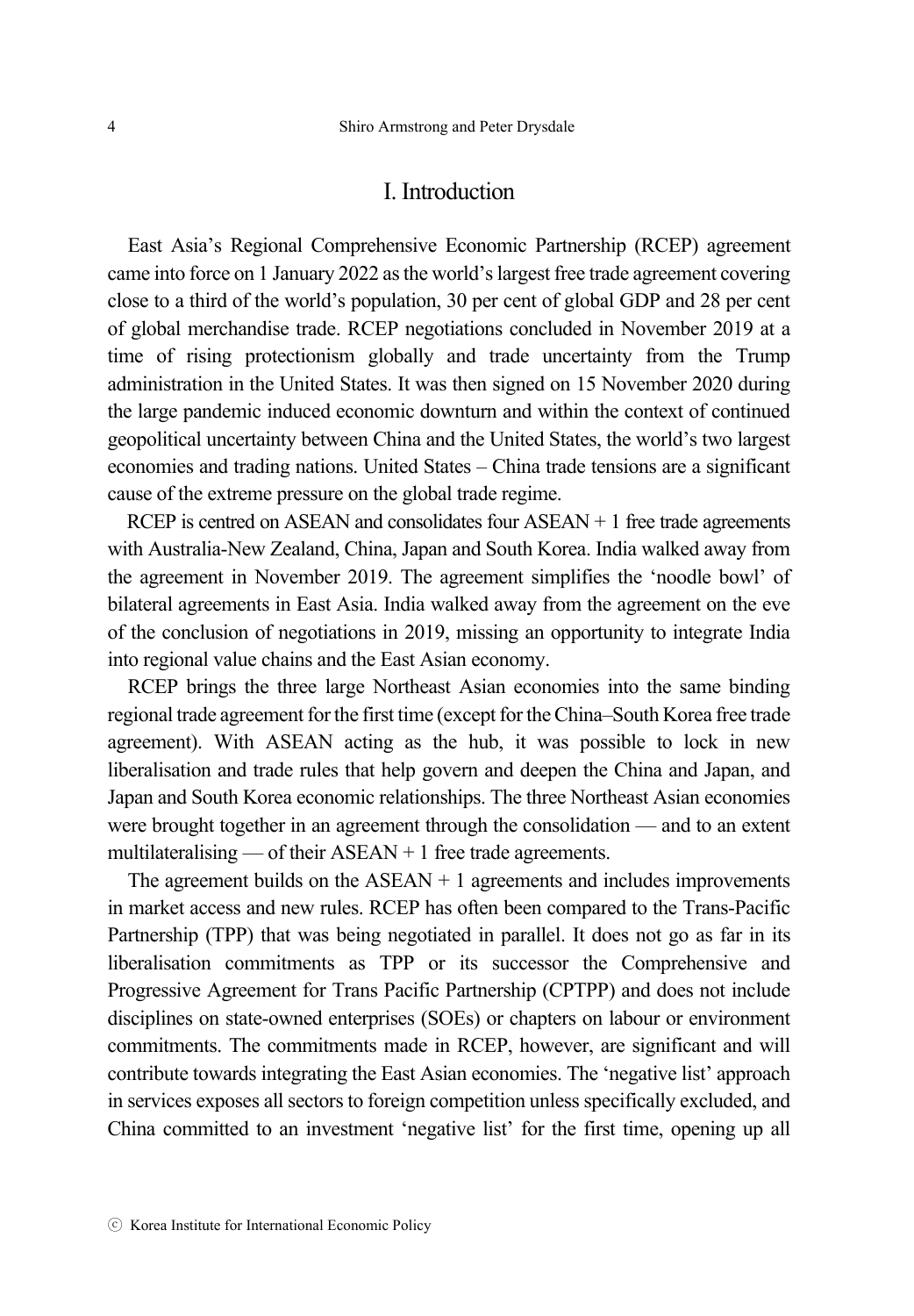sectors to foreign investment unless specifically excluded. Importantly, the simplified rules of origin in RCEP — as a single rule of origin — will help facilitate the growth of regional supply chains and help deepen economic integration in East Asia.

Where the RCEP agreement falls short on initial commitments, or in areas where rules and norms do not keep up with developments, there is the possibility of progress in its economic cooperation agenda.

One of the pillars of RCEP is an economic cooperation agenda that builds on the experience of capacity building in existing regional arrangements. The economic cooperation agenda will assist members to implement the commitments made in RCEP but it can also provide a framework that facilitates deeper economic cooperation and involves experience-sharing, the creation of a framework for extending rules and membership and political cooperation.

With an RCEP secretariat, joint committees of senior officials and subsidiary committees, regular Ministers' meetings and an annual Leaders' summit around the ASEAN-led East Asia Summit meeting, RCEP differs from other free trade agreements. The three features that distinguish RCEP reflect its ASEAN origins and diplomatic philosophic strategy are: its inclusiveness and openness to new membership; its whole-of-region approach to integration; its ongoing economic cooperation agenda that marks it as a 'living agreement' able to address issues of shared interest and priority as they evolve.

This paper reviews the main features of the RCEP agreement and examines some of the prospects for regional economic integration. It then describes what opportunities there are for the economic cooperation agenda, building on the experience of cooperation in ASEAN and APEC. The paper suggests some areas that might be best suited to cooperation — that is confidence and trust building instead of or before negotiation — and discusses how non-members may be engaged and the membership expanded. Finally options such as multilateralising provisions and becoming a platform for policy convergence and coordinating unilateral reforms are canvassed.

# II. Key Features of the Arrangement

RCEP extends the ASEAN  $+1$  free trade agreements with each of ASEAN's partners in the region significantly. Low or no tariffs are applied to a much larger proportion of intra-regional trade. It is comprehensive of about 90 per cent of trade, compared to 60 per cent in some of the bilateral ASEAN arrangements with regional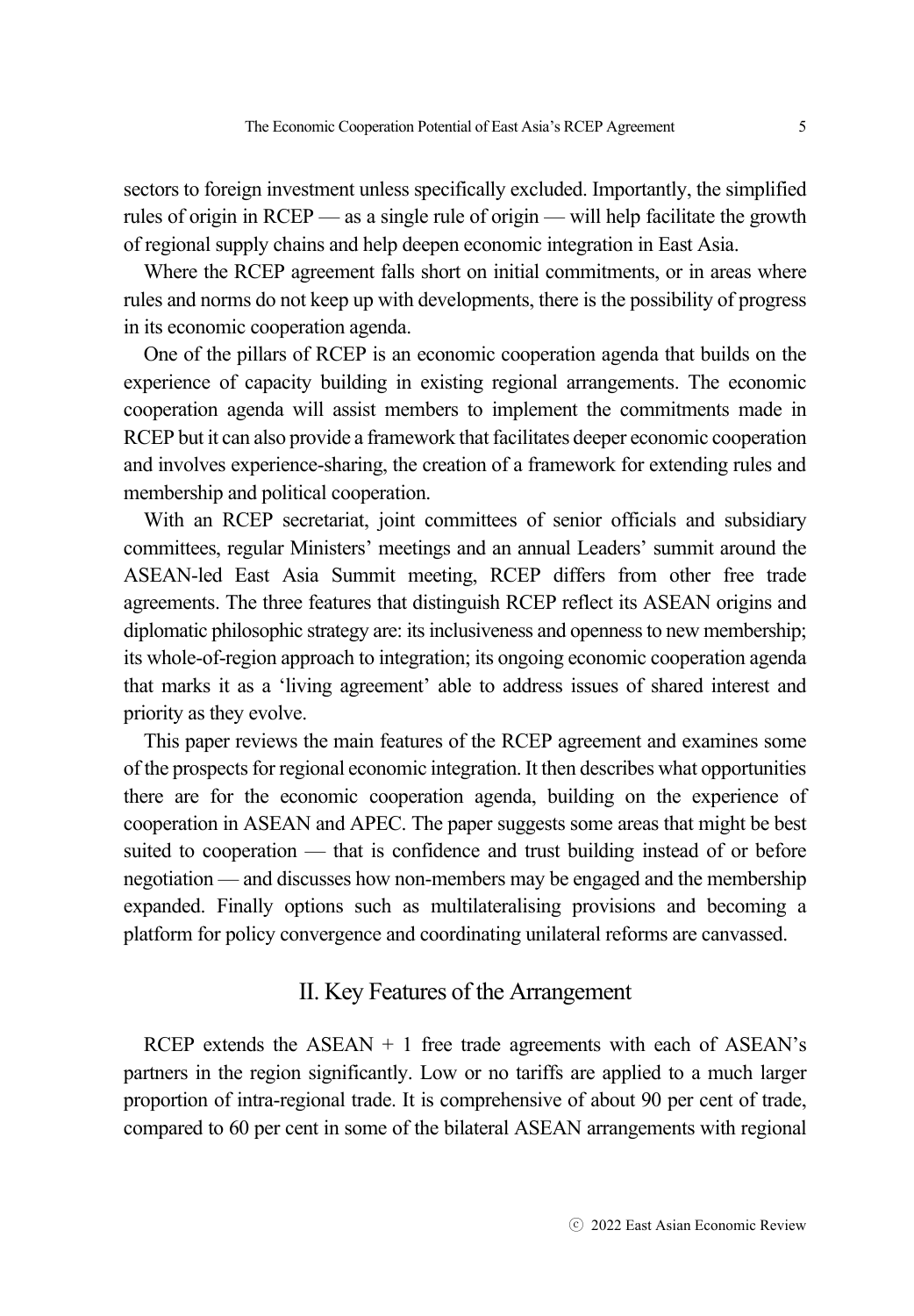partners. Particular member countries, such as China, South Korea and Japan, did not have any free trade agreement among themselves prior to RCEP (except the low standard agreement between China and South Korea). Specifically, the RCEP agreement spans 20 chapters with provisions across trade in goods and services, trade facilitation, rules of origin, investment and intellectual property. The removal of tariffs and customs duties is accompanied by common rules of origin for all tradable goods, which allows originating goods from one member state to be considered as originating in a second member state. That common rule of origin allows 'cumulation' where products originating in one country can be further processed or added to products originating in another country, just as if they had originated in the second country. This is a significant advance on the bilateral rules of origin arrangements that apply in CPTPP.

The agreement includes provisions that extend the scope for liberalisation in trade in services. The 'negative list' approach in services exposes all sectors to foreign competition unless specifically excluded. These market access, most-favoured-nation (to treat foreign suppliers at least as well as suppliers and investors of any other non-RCEP country), national treatment (to treat local and foreign suppliers equally) and local presence provisions for services go beyond existing FTAs; at least 65 per cent of service sectors will be fully open. Measures protecting sectors of national security and technological importance are complemented by a chapter on transparency in public procurement, particularly in telecommunications. The section on public procurement goes beyond that of existing  $ASEAN + 1$  arrangements and RCEP is the first agreement in which Indonesia, the Philippines and Thailand have made commitments of this kind (ADB, 2020).

The chapter on investment goes beyond countries' WTO obligations in several respects yet rejects an Investor State Dispute Settlement (ISDS) mechanism for resolving disputes. Foreign investors will receive most-favoured-nation access and national treatment. China and ASEAN have for the first time signed onto 'negative list' commitments on foreign investment in non-services sectors such as manufacturing and mining (Australian Department of Foreign Affairs and Trade, 2020). RCEP requires those Parties initially utilising positive listing (China, New Zealand and 6 ASEAN Member States – Cambodia, Lao PDR, Myanmar, Philippines, Thailand and Vietnam) to complete their transition to negative list services schedules no later than 6 years after RCEP's entry into force and no later than 15 years in the case of Cambodia, Laos and Myanmar. The agreement also includes provisions that prevent 'performance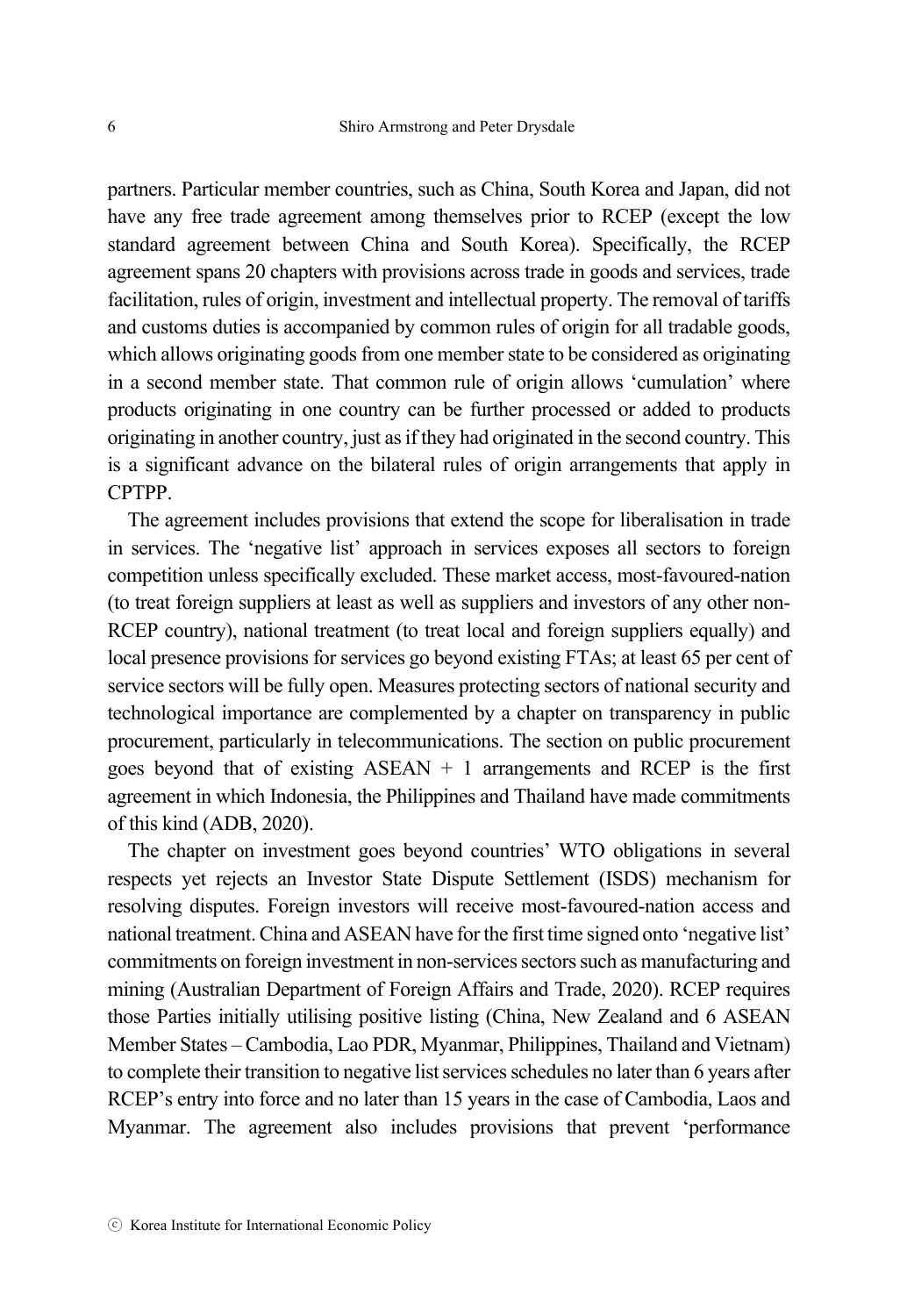requirements' in respect of local content and technology transfer in exchange for market access.

On the digital economy, RCEP sets out a framework for the digitalisation of trade and addresses cyber security, consumer and privacy concerns in e-commerce. These provisions are similar to those in the CPTPP in that they commit members to the protection of personal data and maintain the current practice of refraining from imposing customs duties on electronic transmission between member states. Although the agreement nominally prohibits members from preventing cross-border data and information flows there are strong national security and public policy carve-outs for doing so.

Provisions to liberalise goods, services and investment are reinforced by provisions to eliminate non-tariff barriers and promote 'mutual understanding' between members about customs, technical standards and other regulatory barriers that might otherwise impose administrative or transaction costs on businesses.

The trade gain within the region is conservatively estimated to be in the order of US\$438 billion through to 2030 (Petri and Plummer, 2020). It is likely to be much higher. For countries not in the arrangement, the loss through trade diversion is estimated at US\$48 billion (Petri and Plummer, 2020). Overall, that is a significant net global benefit from RCEP, but there are some countries and some industries outside the region from which trade will be diverted.

Within the region, lower value-add producers in China will suffer as a consequence of the shift of production to lower labour-cost countries in Southeast Asia. But more sophisticated manufacturing and higher value-add exports from China should expand under the arrangement. There will be some big adjustments in production and trade over time, which will tend to follow where comparative advantage lies across the region and that will boost incomes and economic growth.

RCEP was negotiated in parallel to the TPP agreement and has been compared with that agreement since both negotiations began (Hamanaka, 2014). The TPP was said to have higher standards than RCEP given the US-led push for stronger intellectual property protections, stricter rules on state-owned enterprises (SOEs) and other rules more suited to developed economies. After US President Donald Trump withdrew the United States from the TPP in 2017, the remaining membership salvaged the agreement in the form of CPTPP in the hope that the United States might join at a later date. The CPTPP included exemptions from those stricter rules for many countries yet retains measures on SOEs, labour and environmental standards that are not included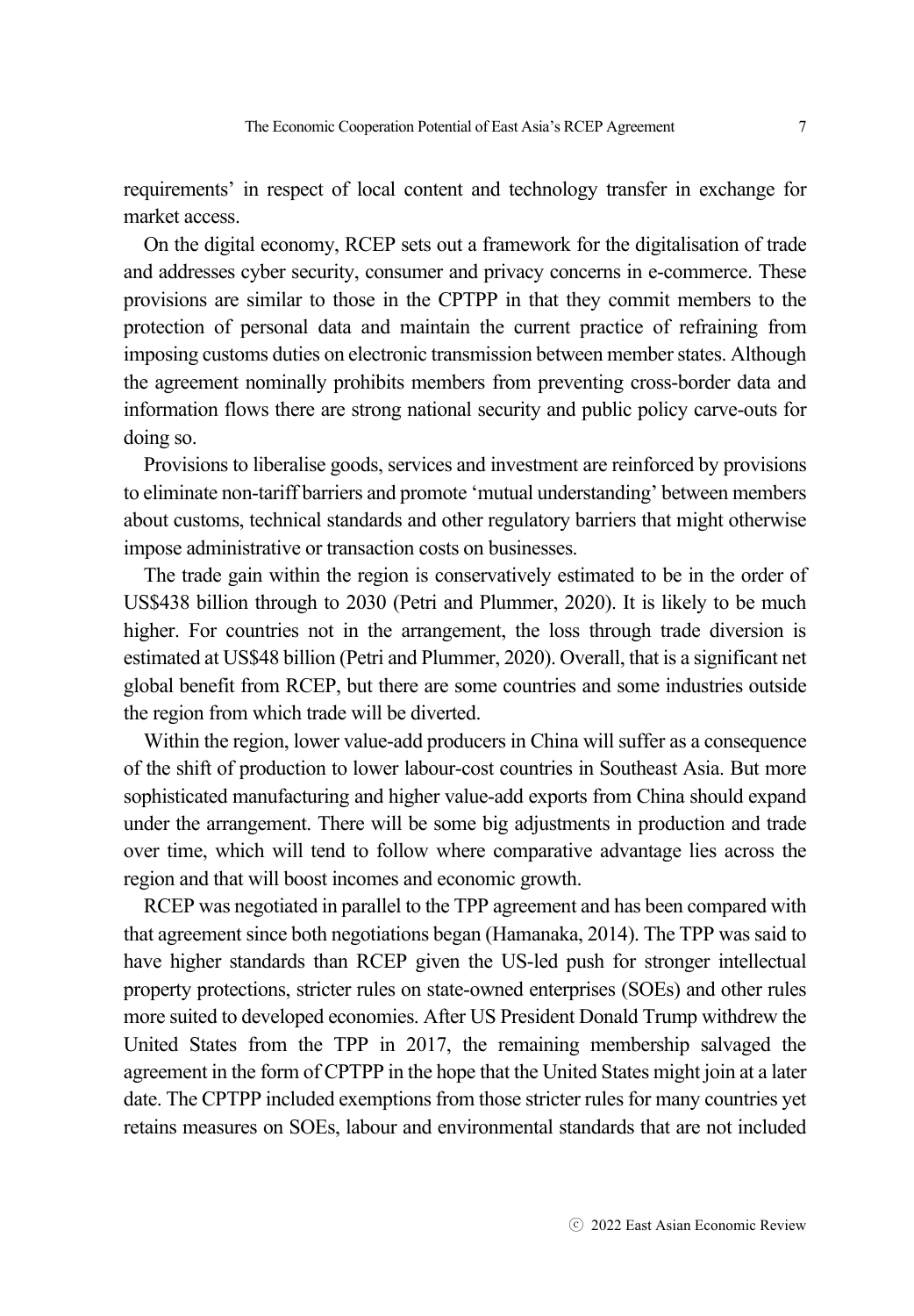in the RCEP agreement. RCEP is liberalising for its members and committed its members to new rules where none existed before. Some of the provisions go further than the TPP. Estimates by Park et al. (2021) suggest the economic benefits from RCEP are likely to be double those of the CPTPP and the two agreements together can offset the costs to the region of the US-China trade war. Important features of RCEP are its phase-in liberalisation with built in support for less developed members, its economic cooperation agenda and its institutional base in ASEAN. The single rule of origin is more liberalising for supply chains than the TPP approach which was a set of bilateral tariff concessions — albeit with many countries committing to zero tariffs across all imports — with complicated rules of origin.

While the RCEP agreement does not have some of the disciplines of other agreements such as CPTPP, it does represent a big commitment to economic liberalisation by the East Asian group. It allows developing countries in the arrangement to phase in their liberalisation over considerable periods of time, in contrast to many other free trade agreements, while it still ensures an endpoint of substantial liberalisation across a comprehensive range of goods and services. That approach recognises the wide range of economic development and market conditions found in member countries and helps countries meet commitments through cooperation rather than with the threat of punishment or sanctions. Indeed, RCEP provisions on government procurement, intellectual property and the digital economy signal the willingness of member states to commit to a shared 'rule book' for emerging areas of trade despite bilateral disagreements and intersecting FTAs.

RCEP has modern architecture that is better suited to the region than the TPP, including on services and investment commitments, with built-in agendas, and innovative institutional arrangements. The establishment of an RCEP Secretariat, an annual Ministers meeting and the move away from traditional FTA (siloed) committee structures was coupled with a focus on outreach and broader engagement. An RCEP Joint Committee with subsidiary bodies usefully reflects the integrated and crosscutting nature of trade, investment, and global supply chains: Goods, Services and Investment; Sustainable Growth (Economic and Technical Cooperation, SMEs, and emerging issues); and Business Environment (cooperation and dialogue on Intellectual Property, E-Commerce, Competition, and Government Procurement). There are also provisions for the Parties to engage with business, experts, academia, and other stakeholders.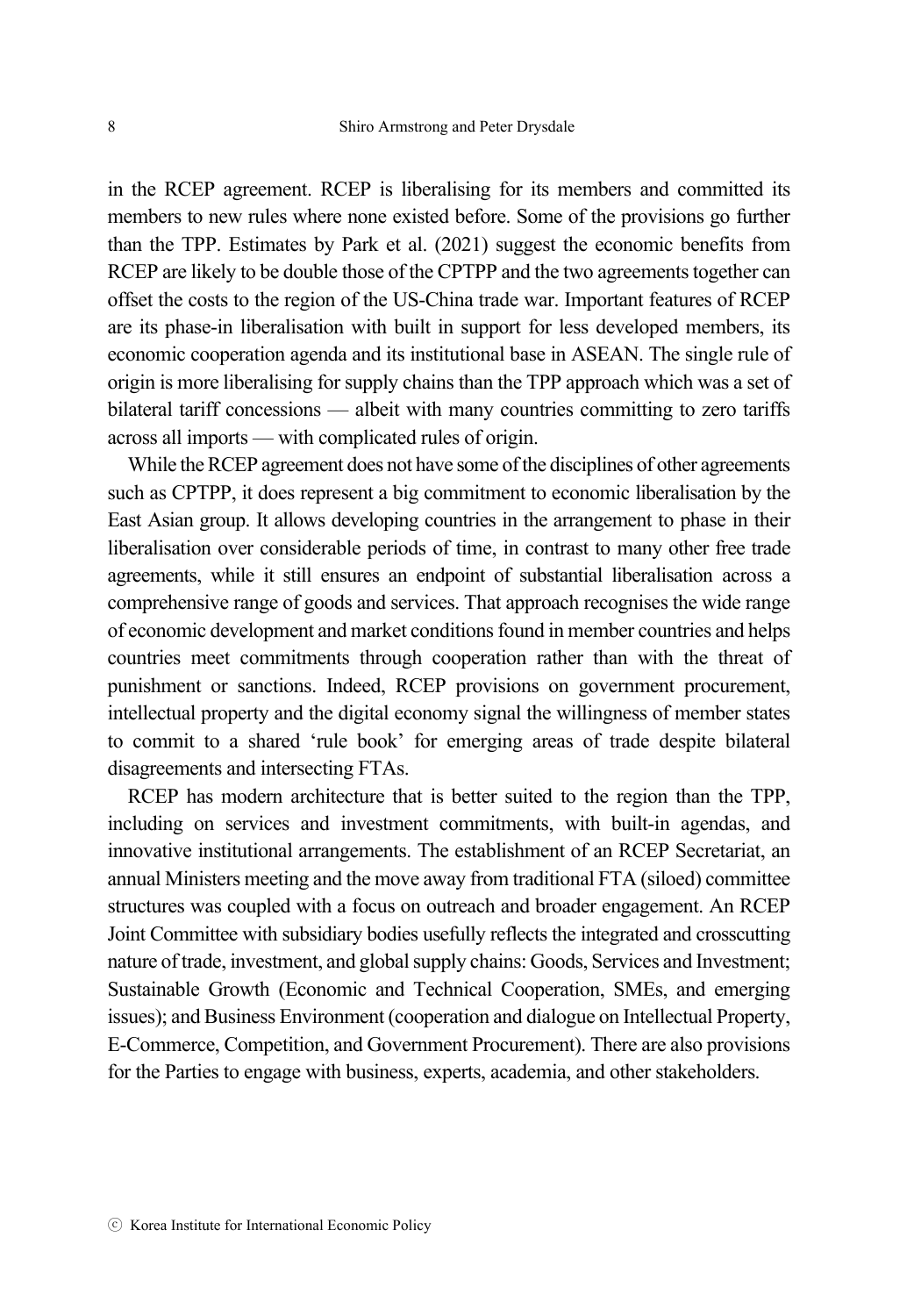RCEP also reinforces ASEAN's neutral broker role within the region. The agreement brings Northeast Asia into a single agreement, helping China, Japan and South Korea make progress in economic integration despite political tensions. The China-Japan-Korea trilateral has persisted and made slow progress but the broader the framework that is centred on ASEAN has made it possible to have the three Northeast Asian economic powers to open their markets towards each other and to commit to new rules and disciplines. It is in this way that India's participation in RCEP would have made its dealings with China easier — a sticking point politically — as it would have been able to manage the bilateral economic relationship in a broader context.

Only four of the ten ASEAN members, Brunei, Malaysia, Singapore and Vietnam, are members of CPTPP with others including Thailand and Indonesia having expressed interest in joining. The risk of trade and investment being diverted for four ASEAN members towards CPTPP countries (Deardorff, 2014) is less of an issue with the conclusion of RCEP.

### III. ASEAN Centrality and Institutional Underpinnings

RCEP is often and incorrectly said to have been China-led or China-centred: ASEAN is central to the agreement, which had its genesis in Indonesia and which relied on the leadership of Indonesia and ASEAN towards its conclusion. When ASEAN initiated RCEP, its core ambition was to protect and extend the centrality of ASEAN in Asia Pacific economic and political cooperation.

ASEAN remains central to broader regional cooperation and institution building. The process of its economic integration underpins its centrality in Asian affairs. RCEP is important to ASEAN as it entrenches and expands its centrality in the management of economic and political security interests with its neighbours. Originally conceived for security purposes, ASEAN helps its member states manage relations with its big power neighbours, the United States, Japan and China. Better connecting existing regional economic and political cooperation arrangements will help ASEAN and its partners navigate and manage the present and future challenges to regional prosperity (Drysdale et al., 2022b forthcoming).

Regional cooperation arrangements such as APEC, the ASEAN plus frameworks or the RCEP arrangement are not hardwired institutionally into ASEAN, but they were born of the same parentage and are genetically inseparable from the principles and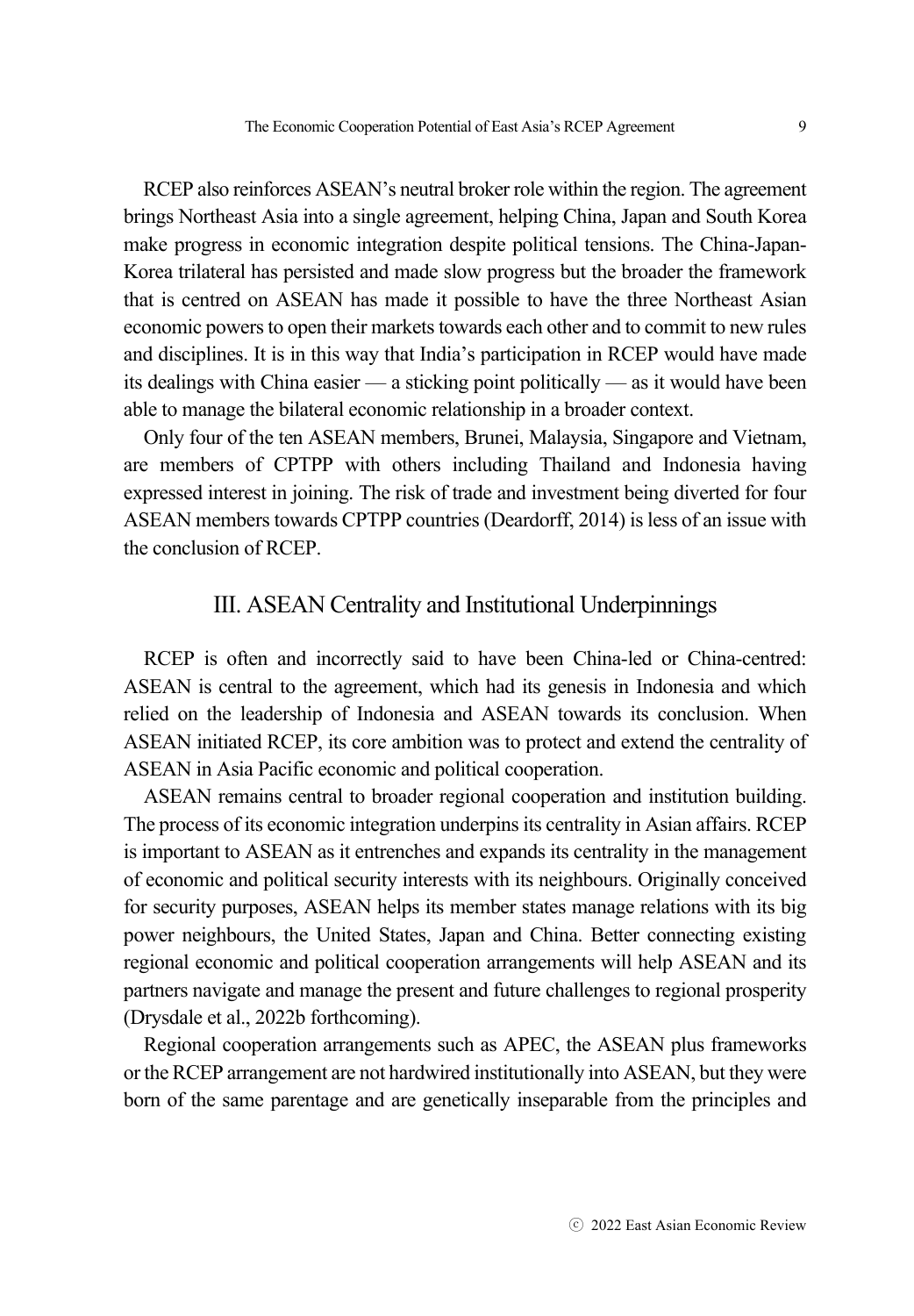practices that sustain ASEAN's success economically and politically (Drysdale, 2017). They are also tightly aligned with multilateral goals.

RCEP was designed by ASEAN policy strategists to buttress regional trade reform and lift Asia's growth potential in the global economy. At the time of its conclusion and ratification, RCEP was the only active, credible multilateral endeavour anywhere in the world positioned to deliver a significant push-back on the retreat from globalisation.

ASEAN pursued ASEAN centrality mainly by establishing free trade agreement networks with its dialogue partners. RCEP is an extension of that framework which consolidates its free trade agreements and is a mechanism for securing it in the future. And it is strategically linked to the AEC Blueprint 2025 (Armstrong et al., 2019).

With ASEAN at its core, the 15-member RCEP grouping is the first inclusive regional effort at a binding economic agreement. The non-legally binding and voluntary cooperation that has guided ASEAN integration until now has been a feature of cooperation in APEC as well. That mode of international cooperation has been replicated in the G20. Such a mode of cooperation builds confidence and consensus over time and encourages unilateral action in concert — or concerted unilateralism (Garnaut, 1996).

ASEAN has practiced open regionalism that involves regional cooperation that does not come at the expense of economies outside of the region. The multilateralization of preferential tariffs in the ASEAN Free Trade Agreement (Hill and Menon, 2014) combined with the cooperation process has led to ASEAN's successful integration into the global economy. The trade to GDP ratio for ASEAN is more than 100 per cent, down from a peak of around 130 per cent before the global financial crisis. Europe's trade to GDP ratio is around 64 per cent, while the ratio for North America is below 50 per cent. The outward oriented approach has led to intra-regional trade in ASEAN being much lower at around 24 per cent than Europe at 60 per cent or North America at roughly 40 per cent (Pangestu and Armstrong, 2021).

The mode of cooperation in ASEAN has led to a sustainable integration process. There may be frustration about the slow pace of reform and integration within ASEAN, but the region has made substantial progress in economic opening and reform. The nature of the integration process which has been to go only as fast as domestic processes will allow, with regional consensus and no supranational authority or hegemon, has meant a mostly sustainable regional integration process suited to the political economy and circumstance of Southeast Asia.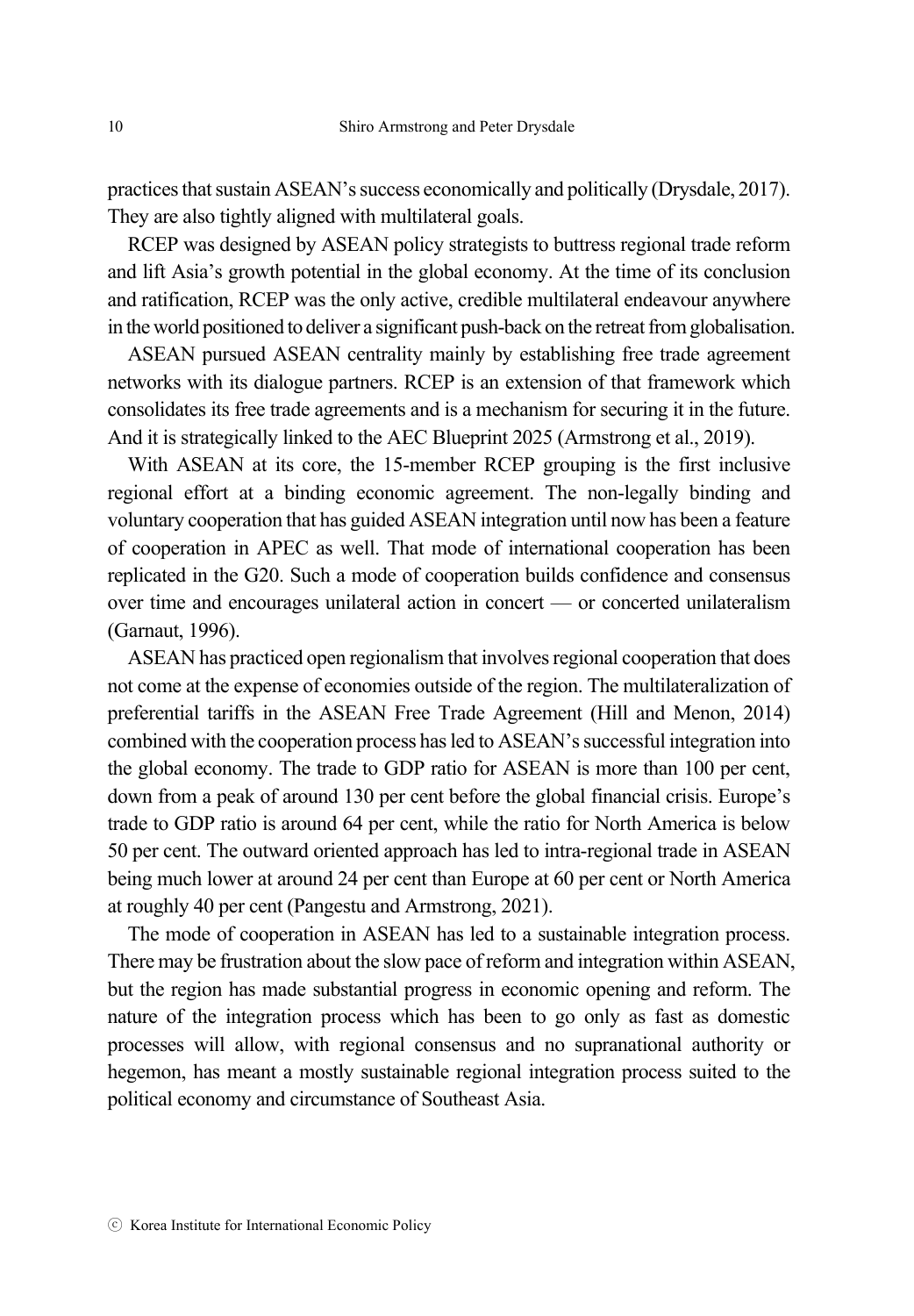RCEP's institutional setting within ASEAN will reinforce its inclusive character and encourage its multilateral orientation and role. More immediately, RCEP provides a mechanism for routine economic dialogue among ASEAN and its regional partners.

Like all ASEAN-led agreements, RCEP includes a chapter with institutional provisions that promote its evolution. The ASEAN Secretariat will provide the locus of coordination among members. There is provision for regular ministerial meetings, joint committees of senior officials and subsidiary committees. Officials are mandated to establish a secretariat for these purposes and provide technical support, which establishes a framework that can evolve and develop as required.

The RCEP secretariat will likely become a platform from which this Asia-wide liberalisation and integration is managed, and a coordination mechanism for the economic cooperation process, which is a pillar of RCEP. It also has the potential to deal with, and manage, many economic processes such as those related to infrastructure investment, including China's Belt and Road Initiative (BRI). Internationalisation of BRI is something that China should wish to encourage in this context.

Regular ministerial level and leader level meetings of RCEP around the ASEAN plus summits will reduce political uncertainties and build a foundation for political cooperation. Indeed, the agreement stipulates that RCEP Ministers meet at least annually to consider matters concerning the agreement (RCEP Secretariat, 2020). These meetings are vehicles for dialogue among leaders. A Joint Committee will establish four subsidiary bodies: the Committee on Goods, the Committee on Services and Investment, the Committee on Sustainable Growth and the Committee on the Business Environment (RCEP Secretariat, 2020). While these bodies will oversee the implementation of the agreement, they will also provide an outlet for discussions about matters related to the economic and political architecture of the Asia Pacific.

ASEAN's institutional arrangements at the centre of RCEP are also important insulation for the agreement from today's geopolitical competition across the region, especially given that China is a participant in the agreement. The pressure on US allies and partners to decouple their trade and especially technology from China has grown. China's assertiveness in its dealings with the United States and internationally and its use of economic coercion, particularly in its regional neighbourhood — earlier against Japan and South Korea and recently more blatantly against Australia — have aggravated uncertainties about the nature of its rise. There is a growing attenuation of trust between China and other powers. The multilateralism that helps to restrain and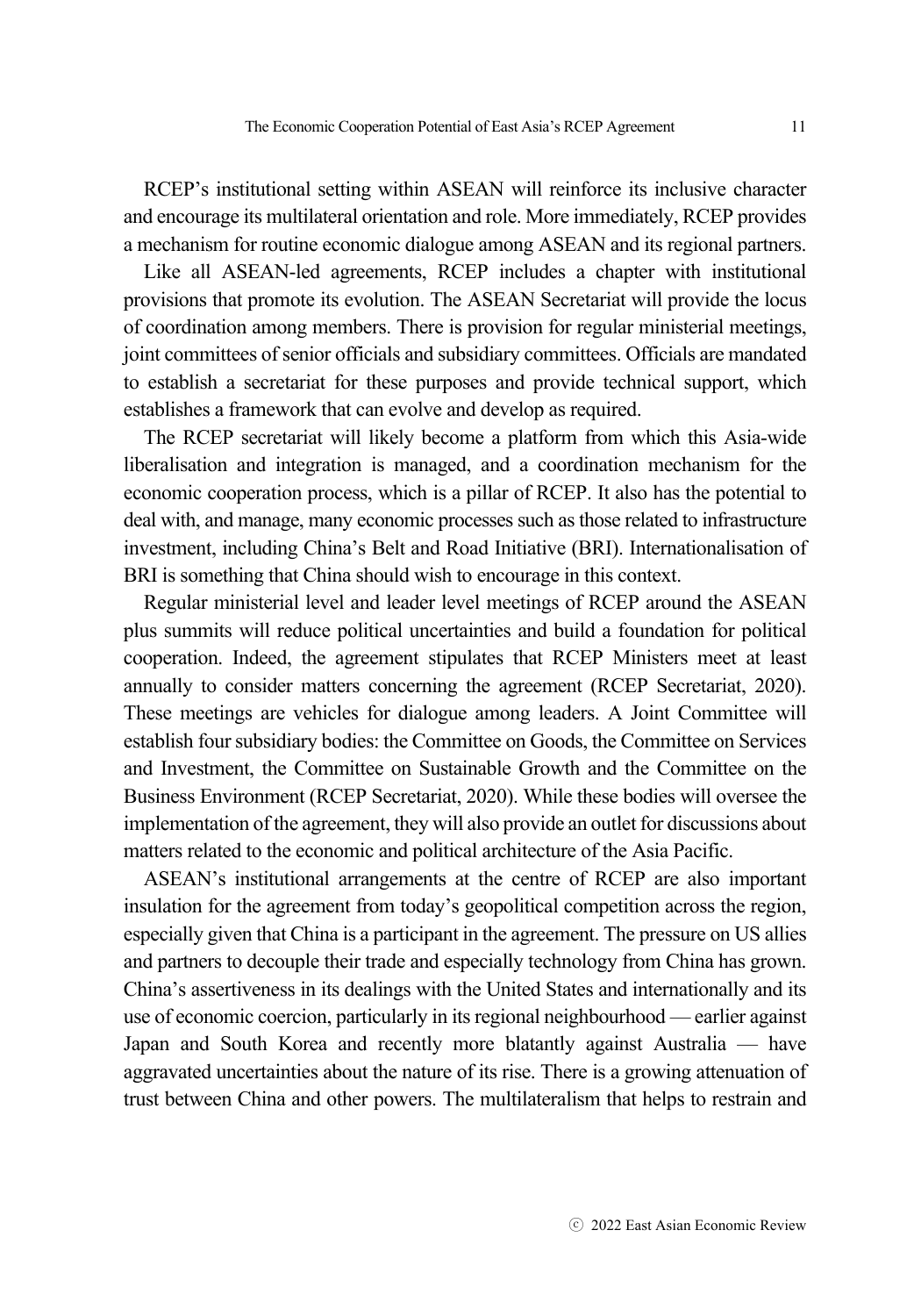shape great power settlements and is essential to East Asia's prosperity and security, is harder to sustain.

RCEP is not simply another free trade and investment arrangement. It incorporates a cooperation agenda which is an essential element in building capacity for economic reform and mutually reinforcing regional development in Southeast Asia over time (Armstrong et al., 2019). A narrow conception of the cooperation agenda is the provision of capacity building to help the less developed RCEP members to implement commitments. A broader conception involves experience-sharing, economic and political cooperation and the creation of a framework for extending rules and membership. It incorporates elements which will see the partners continuing to deepen their economic integration.

RCEP's cooperation agenda has a political and security pay-off that will assist in ameliorating regional tensions and managing relations with bigger powers, like China, Japan, and perhaps eventually India (on economic and geopolitical issues such as the BRI for investment in connectivity and geo-strategic territorial issues). It facilitates collective leadership, ASEAN centrality, and strengthening the ASEAN institutional ecosystem and its dealings with those outside it, like the United States and Europe (in staking out Asia's interest and claims to ownership in and support of the global public good of an open international economy).

# IV. Economic Cooperation Platform

One of the pillars of RCEP is its economic cooperation agenda which has its antecedents in ASEAN's approach to bringing along its least developed members. The cooperation agenda also builds on the experience of capacity building in APEC and technical cooperation under the ASEAN Australia-New Zealand Free Trade Agreement. At a bare minimum the economic cooperation agenda will assist members to implement the commitments made in RCEP.

The inclusion of economic cooperation in RCEP as a key outcome is likely to be one of the main determinants of how important the agreement is in supporting economic growth and development in the region. There is opportunity to go well beyond capacity building and technical cooperation in RCEP to create a framework that involves experience-sharing, the creation of a framework for extending rules and membership, and political cooperation.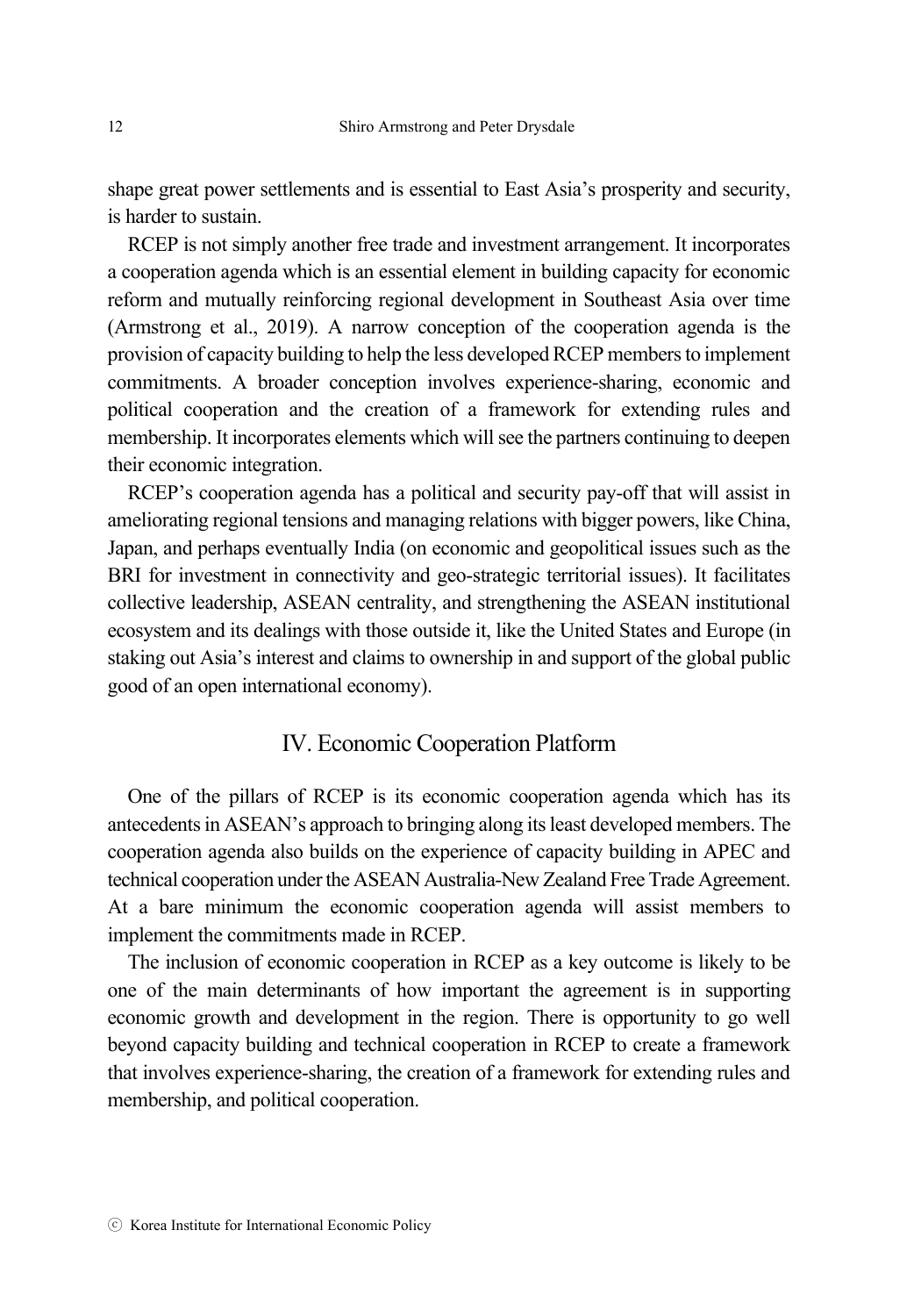The cooperation agenda among members in RCEP provides an opportunity to demonstrate good intentions and a direction in economic reform and political accommodation. RCEP offers a valuable space for articulating and implementing the reforms and liberalisation to which China has committed, and which will extend market opening in China and lift its trade and economic performance. Doing so with commensurate market opening in key East Asian economic partners and with consistent rules will deepen regional economic integration.

Reform and market opening will have more impact if extended multilaterally, beyond the RCEP membership. That is where RCEP and its cooperation framework provides a platform for trialling and demonstrating progress in reform, including to the United States, building consensus and rule-making, as well as multilateralising the new commitments and rules. There is an opportunity to phase-in most-favoured-nation provisions to RCEP.

The opportunity is to help members make progress in areas that are not suited to negotiation such as cooperation on recovery from the coronavirus pandemic and regulation of the increasingly important digital economy. The economic cooperation framework also presents an opportunity to build cooperation on regional infrastructure investment, helping to manage China's BRI, China-Japan cooperation and other initiatives in a multilateral context. RCEP is open to embrace the participation of non-RCEP members, especially India, through the economic cooperation process, around particular agendas.

The economic cooperation agenda in RCEP has the potential to bring large gains over time beyond the negotiated market access and rules commitments of a free trade agreement, if the cooperation framework is properly framed. The development of a strategic framework can help tackle broader reforms and build institutional capacity, mutual trust, and enhance economic policy deliberations and political cooperation among members.

Economic cooperation can support implementation of the agreement and the realisation of the benefits of market access commitments, the domestic institutionbuilding required by rules commitments, and the ongoing engagement between member economies that is essential if a trade agreement like RCEP is to be a living and evolving framework for strengthened economic integration.

East Asia has experience in building economic cooperation through ASEAN, APEC and the AANZFTA agreement. These arrangements include mechanisms that allow officials, and to a lesser extent businesses and other stakeholders, to interact routinely,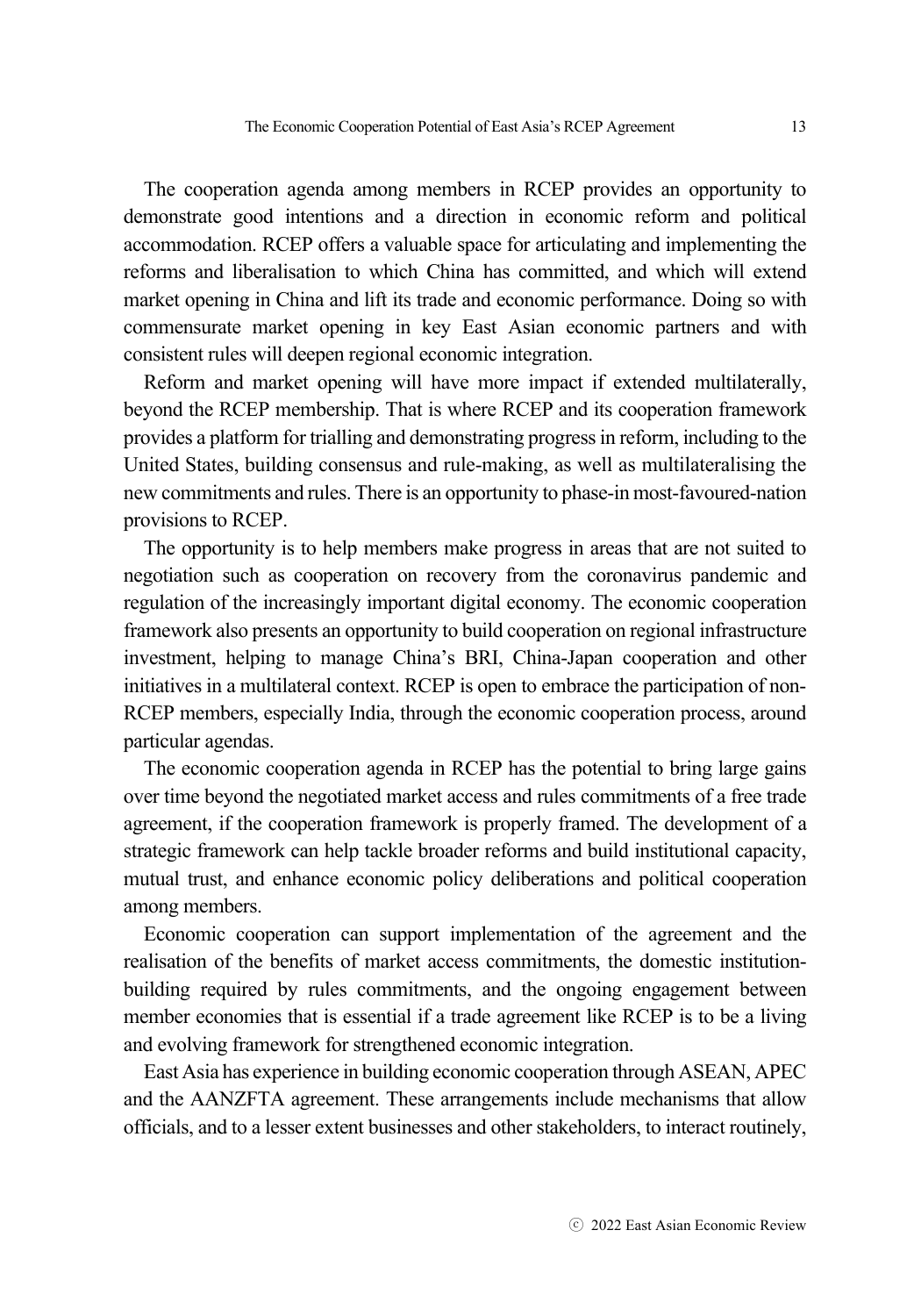to build familiarity and understanding and ultimately to build trust. Structured economic consultations and cooperation on a continuing and regular basis will be a feature of RCEP that goes beyond the agreements that define traditional FTAs.

For China, South Korea and other ASEAN members with a declared interest in joining CPTPP, the RCEP economic cooperation framework provides a platform similar to that which APEC in the past offered on the way to WTO accession for China. For example, the CPTPP members in RCEP have significant incentive to assist China in its commitment to SOE and other reforms. This will in time elevate the prospects for a Free Trade Agreement of Asia and the Pacific (FTAAP) to build an economic bridge across the Pacific and engage the United States.

Not all aspects of economic integration can or should be negotiated between countries. Many behind-the-border issues are deeply embedded in domestic institutions and regulatory structures. To build community support to change them requires longer timeframes, capacity and understanding of their interlinkages with other policies.

The implementation of RCEP commitments and deepening economic integration can help build understanding of how to deal with the barriers in each country to progressing domestic reforms, including trade and investment barriers, conflicting policy priorities, sensitivities, and preoccupations. RCEP's economic cooperation agenda can help to socialise useful ideas and policy strategies that are not otherwise familiar to partners. Policy strategy convergence is an objective that can be achieved over time. Members of APEC built up common understandings over time of the importance of openness and progressively removing barriers to trade. Developing robust economic governance arrangements that converge around member interests is one important objective of the economic cooperation agenda.

To deal with many issues that require cooperation across East and Southeast Asia, it is necessary to build thicker interaction at the policy level on political and economic cooperation. To make progress on issues including regional approaches to cross border infrastructure and energy transition requires detailed consideration and consultation among relevant experts and stakeholders, including the business sector, and deeper consultation and confidence building over time among regional countries.

Issues such as the creation of stronger social safety nets and undertaking difficult reforms need to be promoted through sharing experience, capacity building and sometimes the use of peer pressure.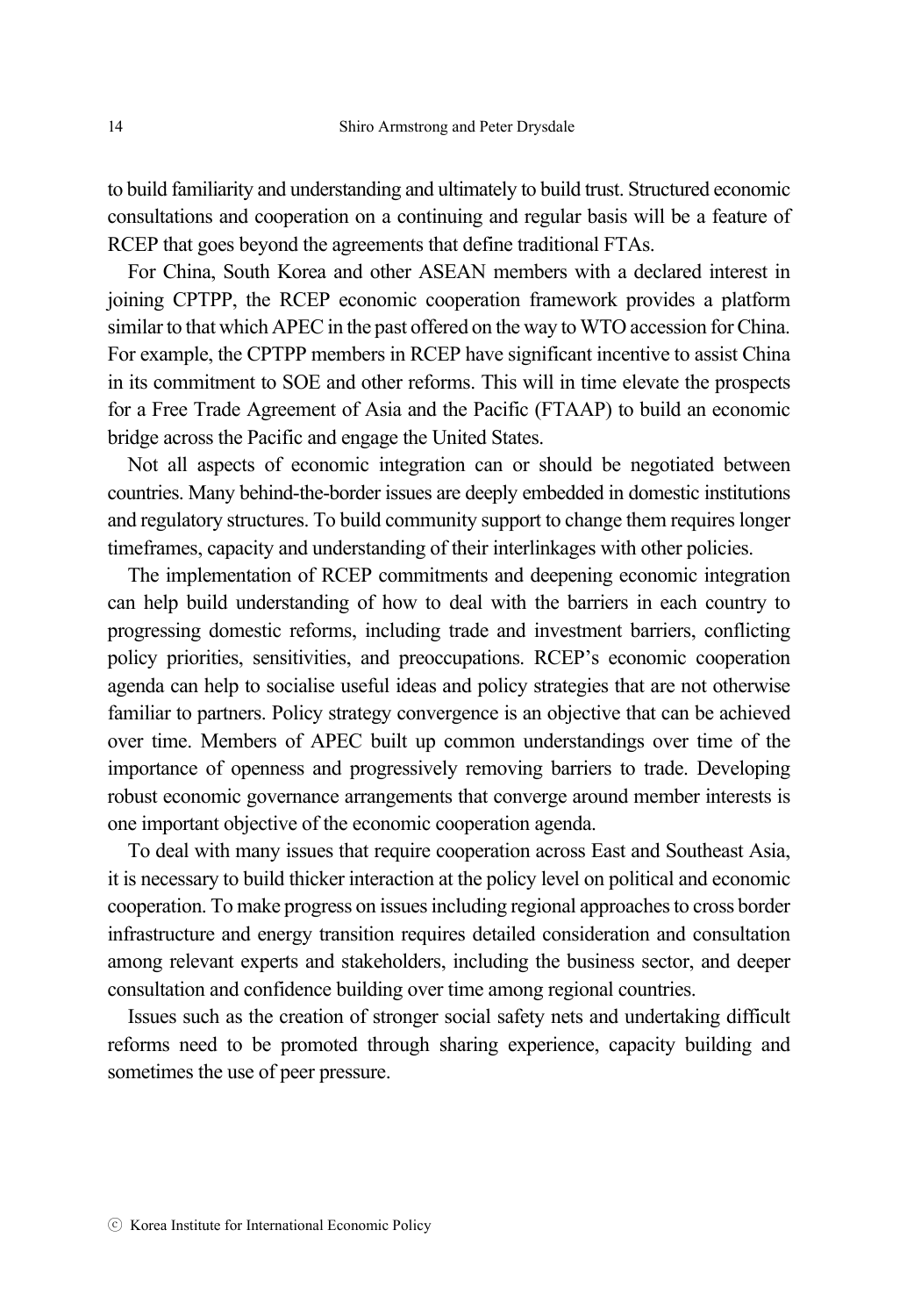#### *Engaging non-members*

The economic cooperation agenda will benefit from avoiding exclusion of the interests of non-RCEP members given the global interests of RCEP economies. A core focus of RCEP must be on the grouping's membership but that should not exclude the participation of others where relevant and where agreement can be forged over time.

RCEP's potential openness to new members compared with other economic arrangements is one of its key strengths. The ASEAN philosophy of inclusiveness that has shaped the thinking behind RCEP gives more immediate priority to the important opportunities there are for embracing non-members where there is interest in its work on economic cooperation.

This interest is most prominent in respect of India, to which the door of membership has been left open.

RCEP members can define a protocol of engagement with India which keeps open a path for eventual Indian membership of the grouping but in the meantime actively promotes cooperation not only with India itself but also its neighbours in South Asia. Bangladesh among others have expressed interest in RCEP membership. That will help to keep markets open to Indian suppliers and ensure medical, food and energy supplies to India that help it manage the health and economic challenges it faces from the pandemic. As India is a potentially important producer of a vaccine and medical supplies, maintaining Indian openness to foreign investment and exports will be crucial in the global effort to fight the COVID-19 pandemic and sustain India's recovery and long-term development.

RCEP is a natural champion of open regionalism — regional cooperation that does not come at the expense of non-members and dedicated to global objectives — with structures that are open and flexible, that engage external interests. That cooperation can be extended without compromising on the core RCEP goal of deepening regional integration and help to entrench it. The RCEP grouping is systemically important enough to the global economy that its interests are best served with an inclusive approach that deepens trans-Pacific and trans-Asian economic integration.

The economic cooperation agenda can be used flexibly to involve key non-member countries and economies around issues where economic cooperation is mutually beneficial. The cooperation around recovery from COVID-19, the digital economy, energy transition and infrastructure investment are not exclusive to RCEP members.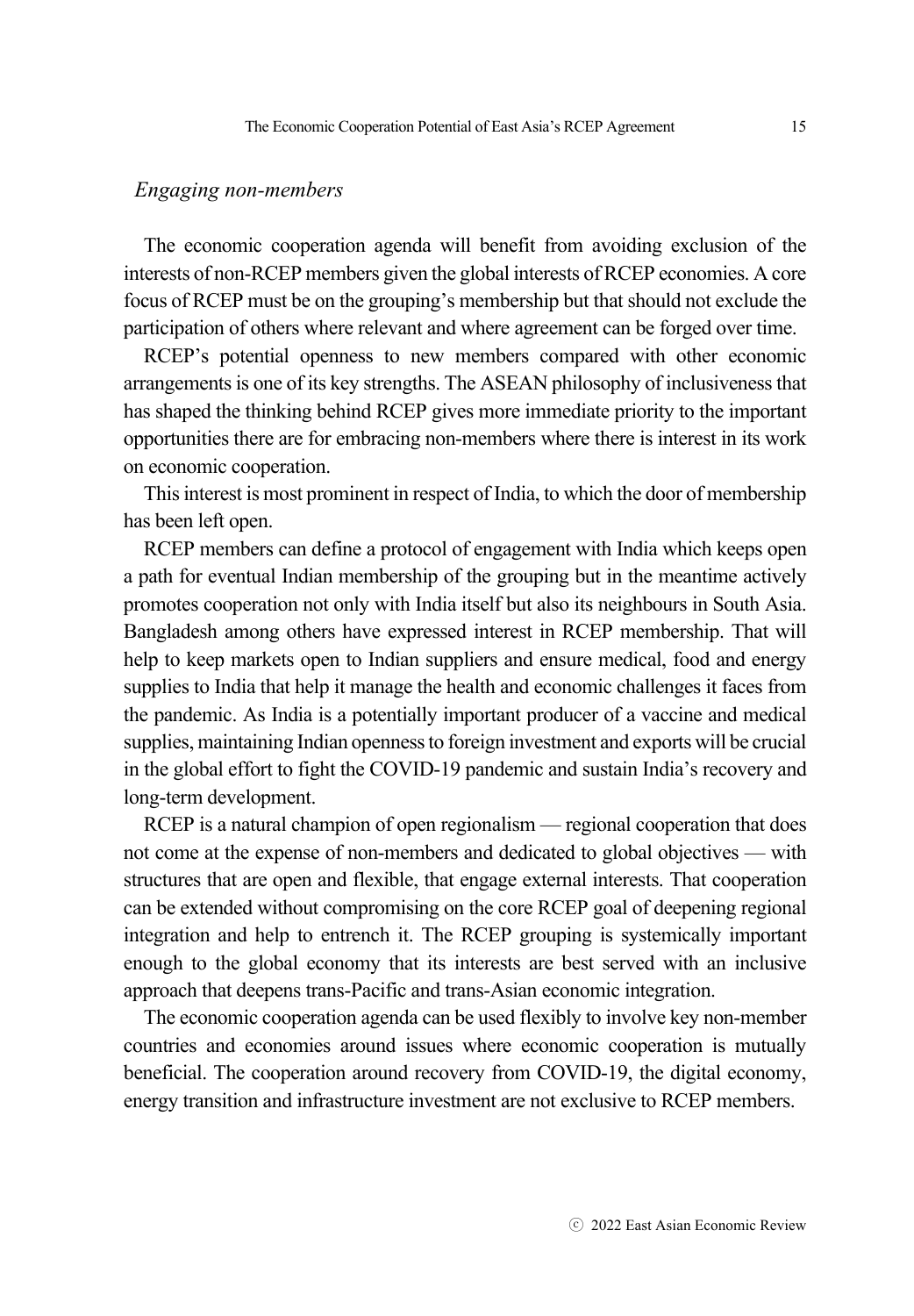With RCEP recognised as part of the pathway towards the FTAAP in APEC, engagement of Taiwan that is a member economy of APEC and WTO member should be possible. Taiwan is an important part of the regional economy and East Asian supply chains.

RCEP is positioned well to build understanding and confidence in economic integration through areas of mutual interest with non-RCEP countries that are in close proximity to the RCEP grouping. That can help socialise East Asian economic integration and the expansion of value chains across East and South Asia. That would prepare for possible eventual return of India to RCEP and facilitate expansion of membership in South Asia beyond.

# V. RCEP's Global Agenda

Multilateral cooperation and global institutions have never been more important than now. The global significance and impact of RECP is to buttress multilateralism and entrench institutions for multilateral cooperation at a time when they are under threat. RCEP's institutionalisation can help in managing these dangers. The locus of RCEP in ASEAN in constraining big power behaviour that might damage and weaken the entire global trade regime is one aspect. Another is that in-built dialogue and cooperation among members makes the arrangement a potential vehicle for enlarging ASEAN's and Asia's voice on multilateral reform issues in global forums such as the WTO and the G20.

RCEP could help in working through issues that require time to reach common ground. The active engagement of key Asian economies is necessary to build highlevel commitment for system repair and the consensus favouring multilateral solutions on which the RCEP settlement was promoted provides a useful foundation for pushing forward with reform of the global trading system.

The following are potential agenda items for RCEP's cooperation agenda consistent with regional priorities that will contribute to global public goods. ASEAN-centred and in the context of a binding agreement in RCEP, the agenda and mode of cooperation can be distinctly ASEAN in character and differentiated from cooperation in APEC.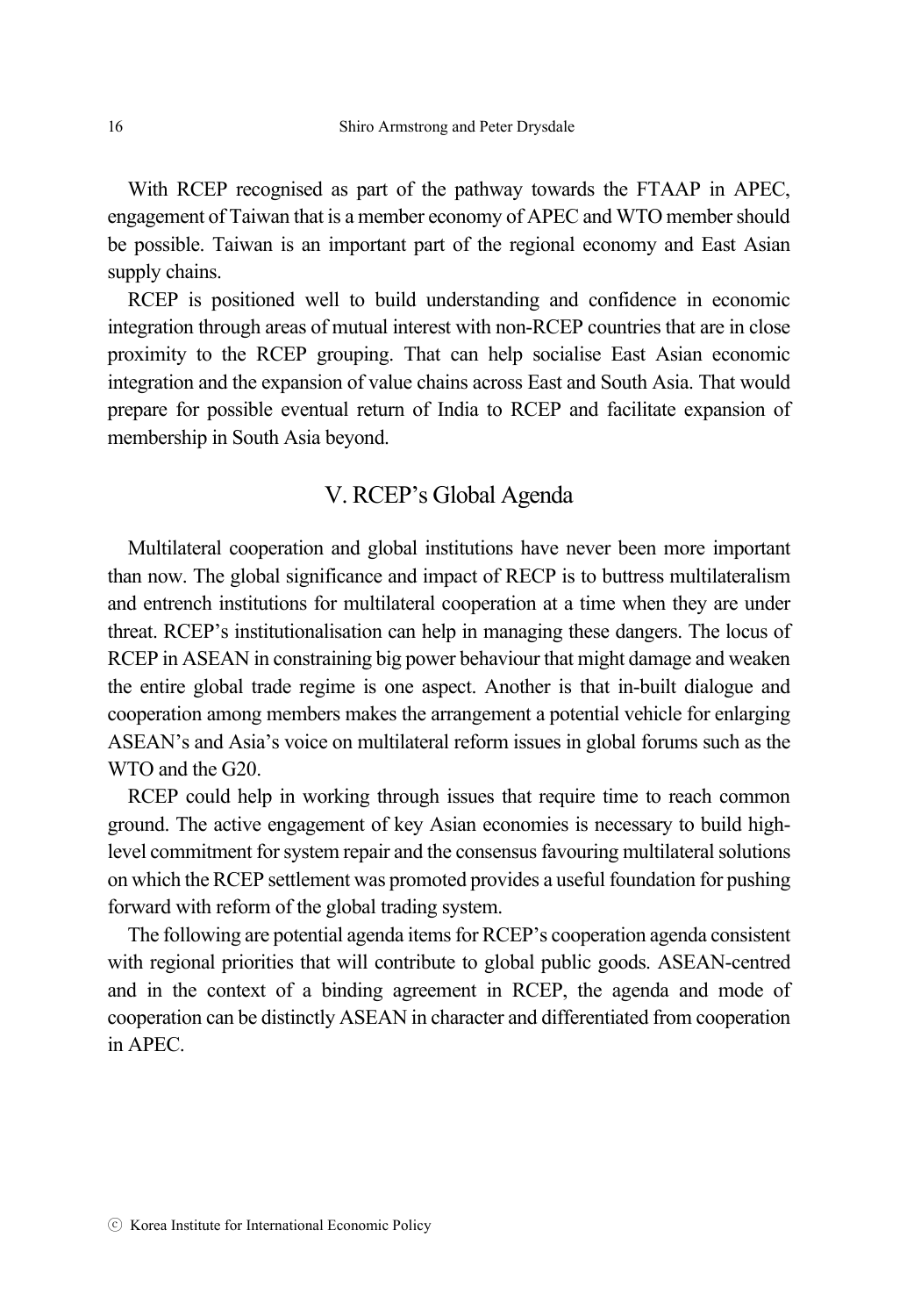#### *1. COVID-19 Recovery*

Asian economies are central to recovery from the COVID-19 crisis because of their weight and potential in the world economy. Asia can help lead the exit from the COVID-19 crisis and be a vital driver of the global economic recovery. RCEP reinforces this claim to economic leadership by pioneering the opening up of regional value chains and trade openness, both of which have been shaken by ongoing vaccine protectionism and supply chain insecurity that have slowed the global vaccine drive.

Assembling the necessary scientific, medical and professional expertise to assist progress with the implementation of health, social and economic policy strategies will be important to constructive cooperation at all levels. Expert task forces engaging health, economic and business experts from each country established by the ASEANled group can be helpful to providing advice and setting out pathways for governments and engaging with civil society groups.

Collaboration among professionals is still needed to plan for countries' opening borders. Participating governments can issue public health certification to their citizens, who can then travel under agreed quarantine guidelines to other participating countries. This program can be opened to any country willing to comply with the necessary public health requirements.

#### *2. Digital Economy*

The same platform can be used to support work to update rules for the digital economy. RCEP includes one chapter on the digital economy, which addresses multilateral rules, liberalisation of e-commerce customs duties on electronic transmissions and data localisation requirements. The provisions in RCEP are a good start but much more must be done.

RCEP can play a critical role in exploring rules for new economic opportunities and security challenges opened by new technologies such as 5G telecommunications and the growing importance of digital trade. Multilateral rules in the WTO may cover trade in goods adequately but are mostly non-existent for a large proportion of international commerce in the 21st century as services, investment, data flows and new forms of technology proliferate. The patchwork of rules from smaller agreements leaves major gaps at best and causes economic fragmentation at worst.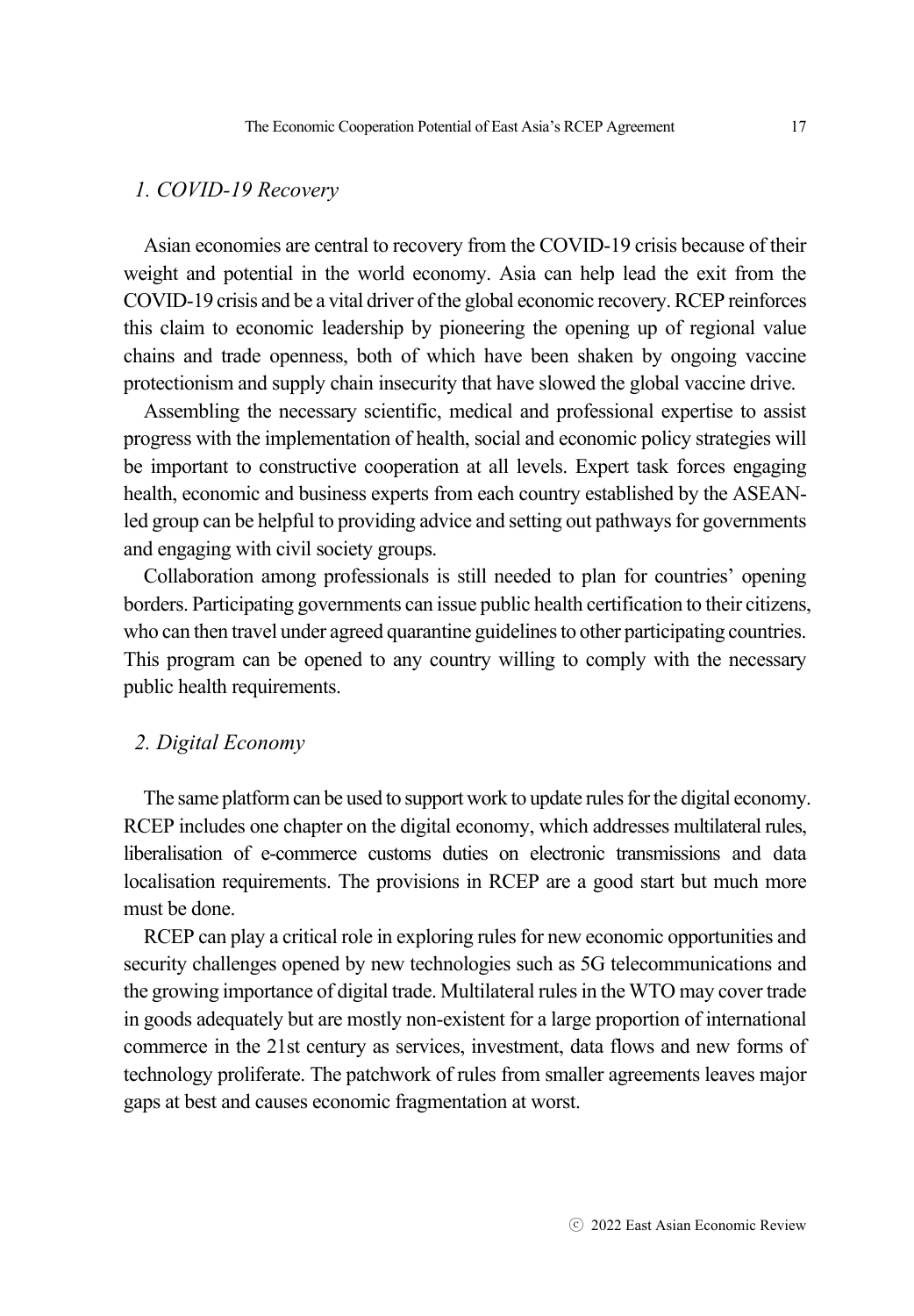The RCEP provisions on e-commerce and the digital economy are similar to those included in the CPTPP, with carve-outs for national security and public policy measures which may stifle the free flow of data and information. Despite being narrower in coverage than agreements such as the Australia-Singapore Digital Economy Agreement (DEA), the provisions reflect the extent to which RCEP agreement represents the current consensus between countries of varying size and levels of development (Findlay and Pedrosa, 2020). Given that most RCEP economies, excluding Cambodia, Indonesia, the Philippines and Vietnam, are part of the WTO Joint Statement Initiative, the Agreement is a window into how any future multilateral agreement on e-commerce could be framed (Findlay and Pedrosa, 2020).

Despite their shortcomings, regional agreements with e-commerce provisions such as RCEP have a role to play in updating the global rules for the digital economy. The agenda in digital trade is rapidly evolving and a process of cooperation that builds trust and confidence among countries can contribute greatly to principles of engagement and eventually rules and norms backed by a multilateral regime. Ensuring that subsequent agreements pursue an open regionalism approach will guarantee this global perspective is reflected in the future governance regime for the digital economy in Asia and the Pacific (Armstrong et al., 2021).

#### *3. Energy Transition*

Although RCEP does not contain any specific environmental standards or provisions and climate change mitigation is outside the scope of the agreement, RCEP can use its economic cooperation agenda to boost access to green technologies and help build cooperation on transition to cleaner energy sources. The Asia Pacific is one of the most climate exposed regions in the world, with a patchwork of member economies having committed to the Paris Climate Goals. Australia, Japan, South Korea and China have all set 'net zero' emissions targets for 2050 or 2060, respectively.

The agreement needs to play a critical role to encourage technical cooperation among RCEP members in renewable energy, fuel sources and research and development. Ongoing ministerial and technical discussions under the auspices of RCEP should be considered as an opportunity to expand formerly bilateral attempts at coordinating investment in alternative fuel sources.

The agreement can lower trade barriers and standardise rules to encourage foreign direct investment in green technologies and renewable ventures. RCEP provisions on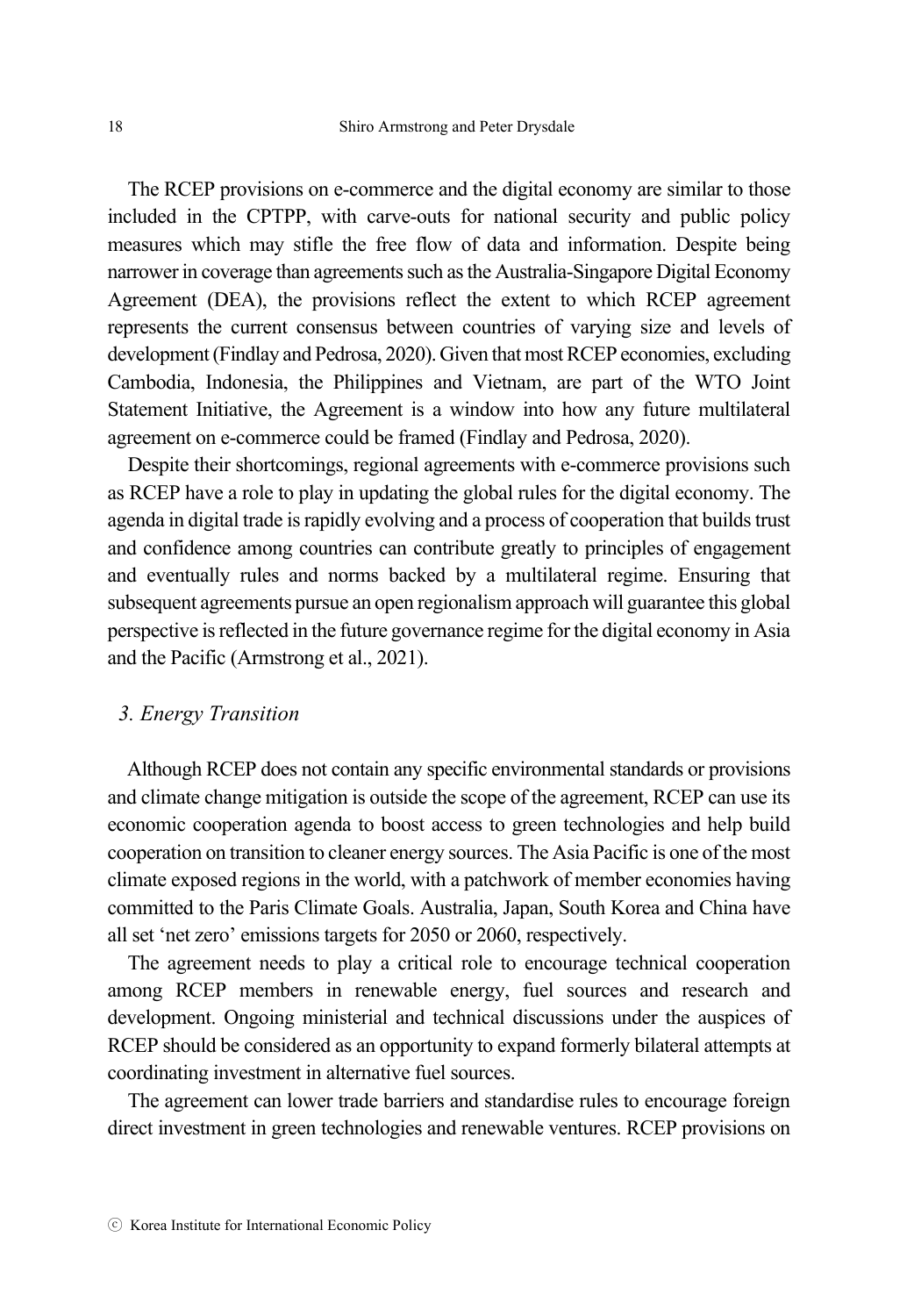government procurement, intellectual property and other non-tariff trade barriers can reduce uncertainties that might otherwise stymie the commercialisation of low-carbon technologies. This positive-sum framework will help facilitate the green transition without resorting to carbon tariffs or other trade barriers, which jeopardise the international trade regime, reduce efficiencies and are likely to be poorly targeted.

The RCEP Ministerial and Joint Committee meetings can be used to standardise Environmental, Social Governance (ESG) regulations across East Asia and in global bodies such as the WTO. Although Asia is gradually adopting ESG regulations, mobilising private capital for green investments is still limited by a lack of common standards, dearth of quality information, and maturity mismatches, all of which raise the search costs of investment in green assets.

Consistent regulation and standards for sustainable and green finance will facilitate the energy transition and help channel investment to more environmentally friendly projects with higher returns. Getting financial markets right across RCEP members can help intermediate the region's savings for investment in the energy transition. Regional cooperation can help achieve common standards and regulations.

RCEP should be careful to avoid the fragmentation of global environmental, social and governance and the complexity brought to green investment opportunities that can result around green finance and investment. Building on the EU–China development of a common green taxonomy, RCEP could provide multilateral pushback against the splintering of green governance and regulatory principles that have the potential to hinder cross-border technology flows and climate cooperation.

#### *4. Regional Infrastructure Investment and the BRI*

RCEP has the potential to provide a coordinated and consistent approach towards BRI or other international infrastructure and connectivity initiatives, that the Master Plan on ASEAN Connectivity 2025 and other ASEAN initiatives do not yet provide. The BRI has been conceived and implemented largely bilaterally with China as a hub and individual recipients as spokes, even though its ultimate aim is to further multilateral connectivity along and among participating economies. Alongside the benefits that China's BRI has provided to recipient countries, there have been difficulties in its rollout globally with logistical, economic, political and financing challenges leading to scepticism and political pushback globally. This can be avoided through a more multilateral approach to BRI recipient countries.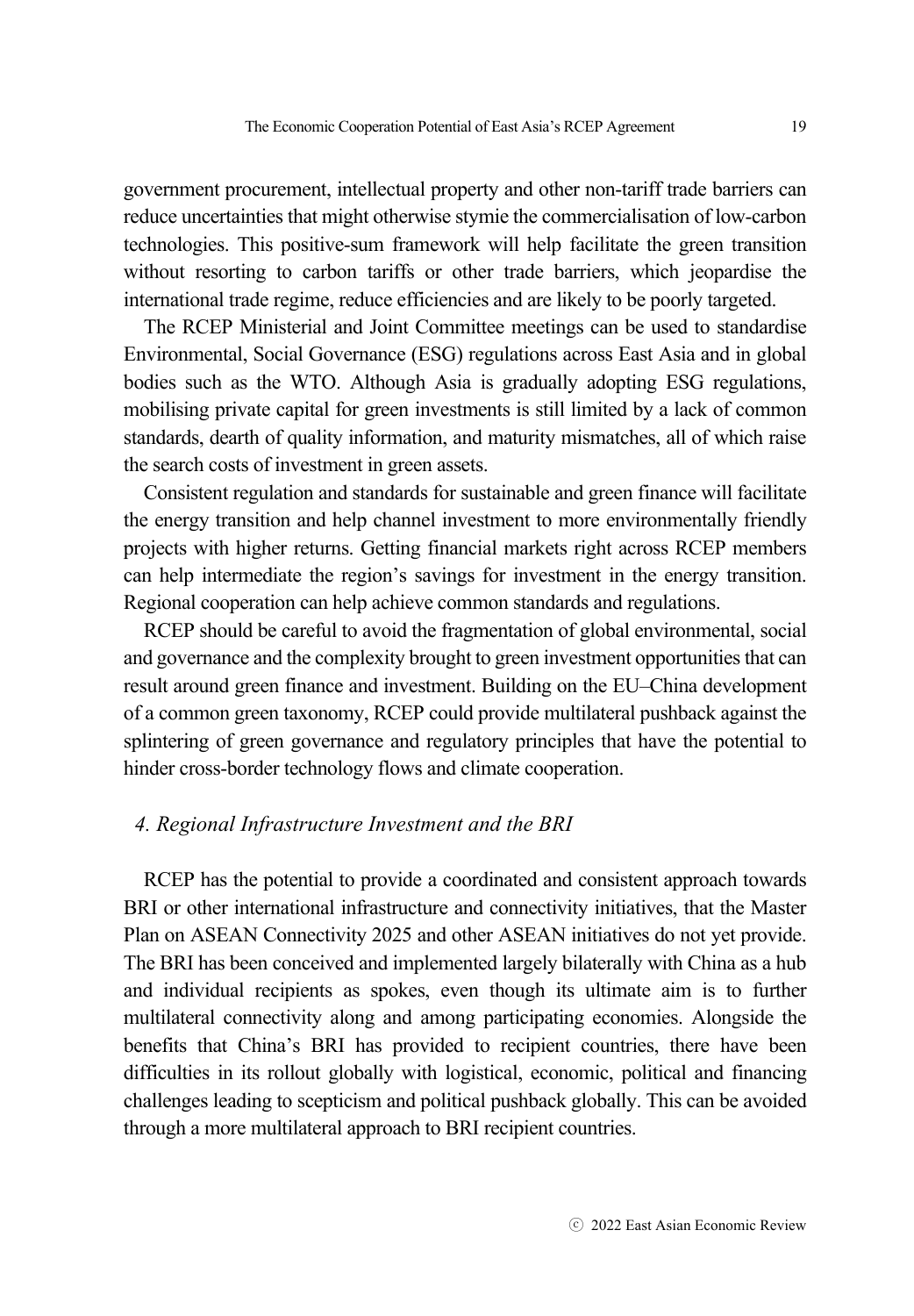A more cooperative and coordinated approach to BRI and cross-border infrastructure investment in East Asia will provide lessons and a model for sustainable infrastructure investment beyond the region. China and Japan are cooperating on infrastructure investment in third country markets; Australia, Japan and the United States have also initiated cooperative approaches that attempt to mobilize the private sector.

RCEP could focus on issues around project assessment, sustainable debt, environmental impact and dispute mediation and resolution that are important to both providers and recipients of investment capital. A coherent and consistent ASEAN response to BRI would insulate the individual ASEAN members and the investment projects from perceptions of weak governance, reduce the likelihood of failed projects and deliver higher returns to Chinese investments and the recipient communities. That cooperation can easily expand to consistent approaches to cross-border infrastructure investment and the principles and the framework for cooperation can be multilateral.

The RCEP grouping and its economic cooperation arrangements provide a congenial membership and framework to integrate the cross-border infrastructure investment issues into a broader connectivity agenda, with economies that provide capital, capacity to manage projects, and access to major financial markets and their disciplines, alongside a range of recipient countries with varying capacities to regulate and manage those investments. Many issues that surround the management of cross-border infrastructure include governance and capacity constraints that are not suited to negotiated outcomes. Instead, confidence and trust-building around a common set of interests can be pursued in a cooperation framework.

China's and Japan's joint infrastructure projects in third country markets — including in Southeast Asia where many of the over fifty projects are located — is an example of how Chinese policymakers may be open to working to lift the quality infrastructure standards to those that Japan made explicit in the G7 and later G20, and onto which China has signed. Japanese experience of infrastructure investment abroad could be brought to bear on and help shape China's BRI without Japan formally joining BRI (Armstrong, 2018). China-US strategic competition may mean cooperation in APEC is difficult, and not all ASEAN members are party to APEC. RCEP cooperation can aim to foster broader multilateral cooperation in APEC and elsewhere.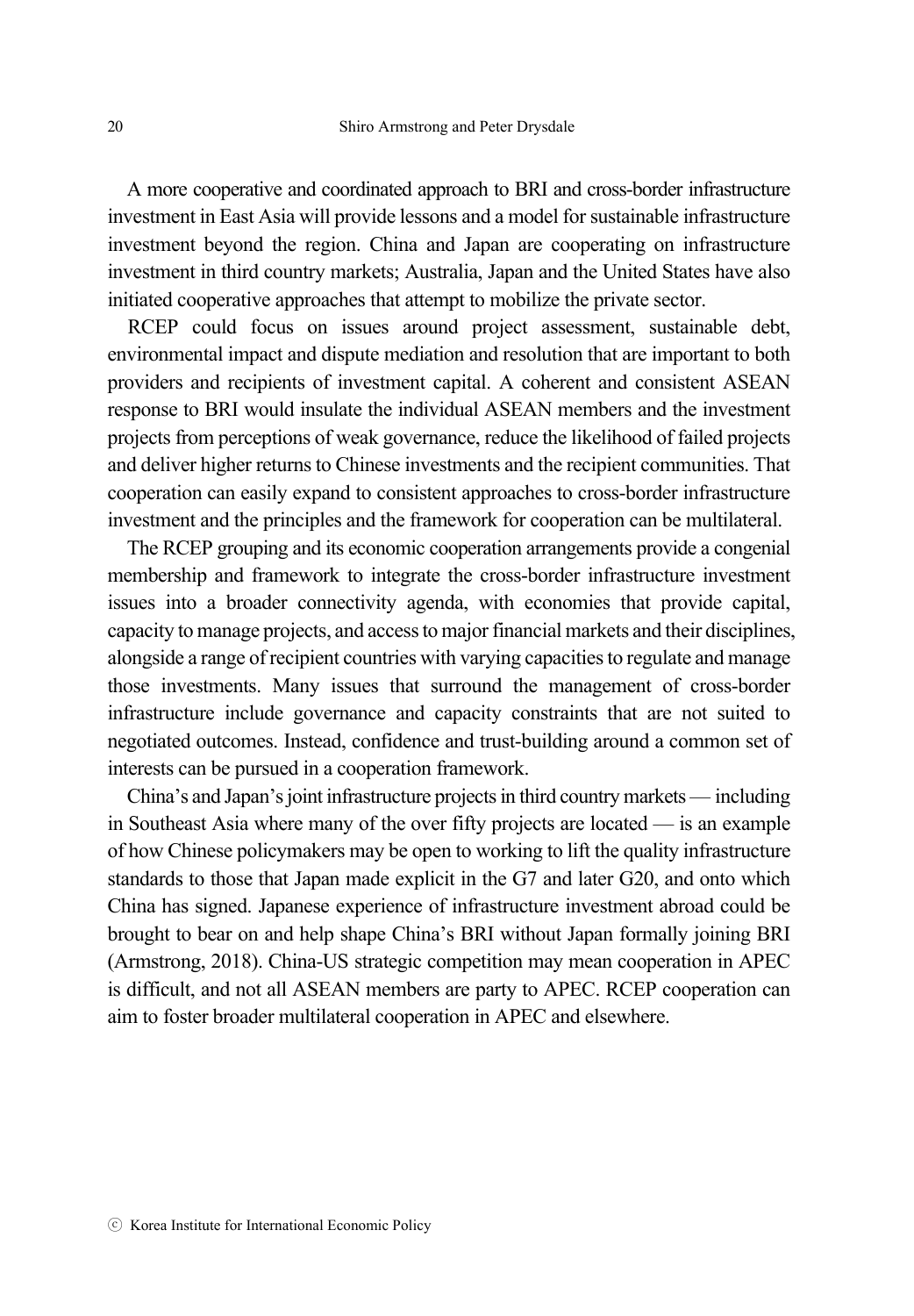### VI. Conclusion

The huge growth of the Chinese economy has required substantial adjustments in other countries. Southeast Asia has made the most of the opportunities that a growing China has presented and has benefited from the expansion of global value chains that ASEAN's Economic Community agenda helped realise. The Northeast Asian economies, such as Japan, South Korea and Taiwan, have become more closely integrated with the Chinese economy and that has helped drive the development of regional supply chains.

Not all countries have managed the adjustment to the China shock as well as have countries in East Asia. In the United States, the impact of Chinese import growth, among other things like large-scale technological change, has put pressure on lowerend manufacturing activities and employment. The policies and institutions needed to cope with these social and economic pressures have been inadequate to the task and provided fertile ground for unleashing the populist protectionist sentiment and politics that were given full rein under the Trump administration.

The response to these changes and a withdrawal from globalisation are reflected in the surge in protectionism and a retreat from multilateralism. The conflicts and tradedestroying strategies that have emerged completely ignore or circumvent the established rules of international trade, which evolved from Bretton Woods institutions and the WTO. While there are big gaps in the rules and new issues to be dealt with, strategies that effectively tear down the established rules corrode the open multilateral order.

The weight and importance that Asia now has in the multilateral system recommends leadership to preserve and strengthen that global system must come from within that region. No one country can lead in Asia, which has several large powers with divergent interests. But Asian collective leadership is critical to global economic policy outcomes now and ASEAN is at its core.

RCEP embeds structures for dialogue and cooperation at the highest level that have the potential to make collective Asian leadership in reinvigorating the global economic system a practical proposition. RCEP's institutionalisation can help in managing these dangers. The nature of its structure and rules means that RCEP will further encourage the development of Asia-wide positions and strategies and strengthen their impact on the direction of global trade and commercial policy.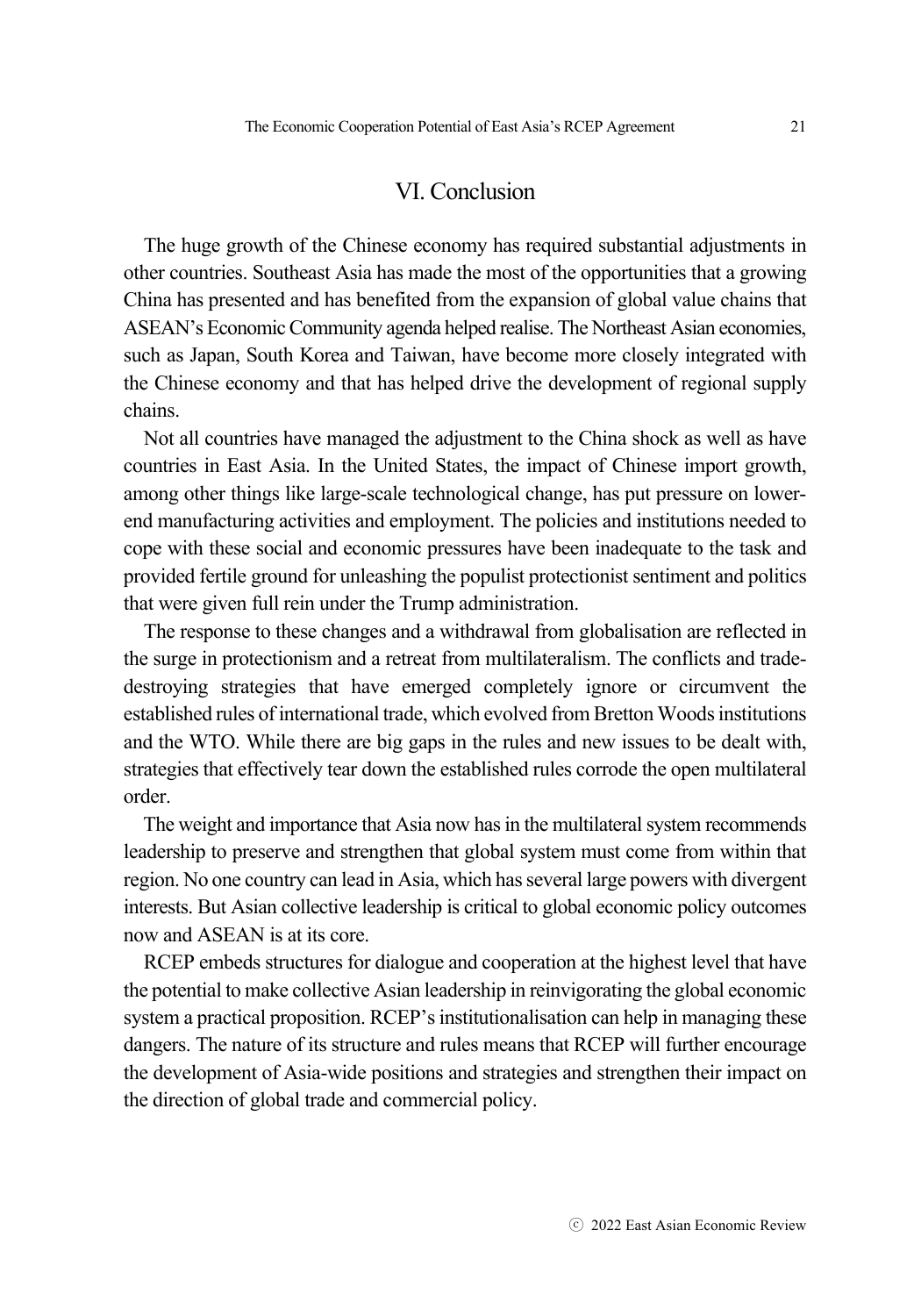ASEAN centrality has been an organising framework for Asian economic policy cooperation over the past half century. The retreat of the United States from its leadership of the global economic order; the rise of China with its assertive stance on the South China Sea and its strategically challenging BRI; a 'Quad' configuration of Indo-Pacific powers around the United States, India, Japan and Australia; and the continuing North Korea crisis all present significant difficulties for ASEAN's central role in the region. But RCEP helps restore the core role of economic integration to securing regional prosperity and political stability.

This will not happen automatically without significant regional political will.

Buttressing the multilateral economic order to create space for China, the United States and other large rising countries in South and Southeast Asia is a priority. But that is unlikely to succeed without strengthening and also building a security architecture around the alliance frameworks that embed mutual assurances about the use of political power across the region.

RCEP provides a region-wide organisational framework for continuing the unfinished business of achieving security for the peoples of Asia through economic integration and development. The cooperation agenda in RCEP has the potential to engage countries beyond the core membership, facilitating the expansion of membership over time and ensuring RCEP is an outward oriented and inclusive arrangement. Deepening economic integration across the Pacific to the United States and across Asia to India is important for East Asia. The opportunity is also there to deepen economic cooperation in new areas beyond the negotiated agreement, including digital economy standards, energy transition, pandemic recovery and cross-border infrastructure investment. Finally, the first region-wide binding agreement that appears to take ASEAN and East Asia away from open regionalism with preferential provisions can use the cooperation agenda to multilateralise those preferences over time. RCEP's economic cooperation framework can be deployed to encourage concerted unilateral action that strengthens multilateralism beyond East Asia.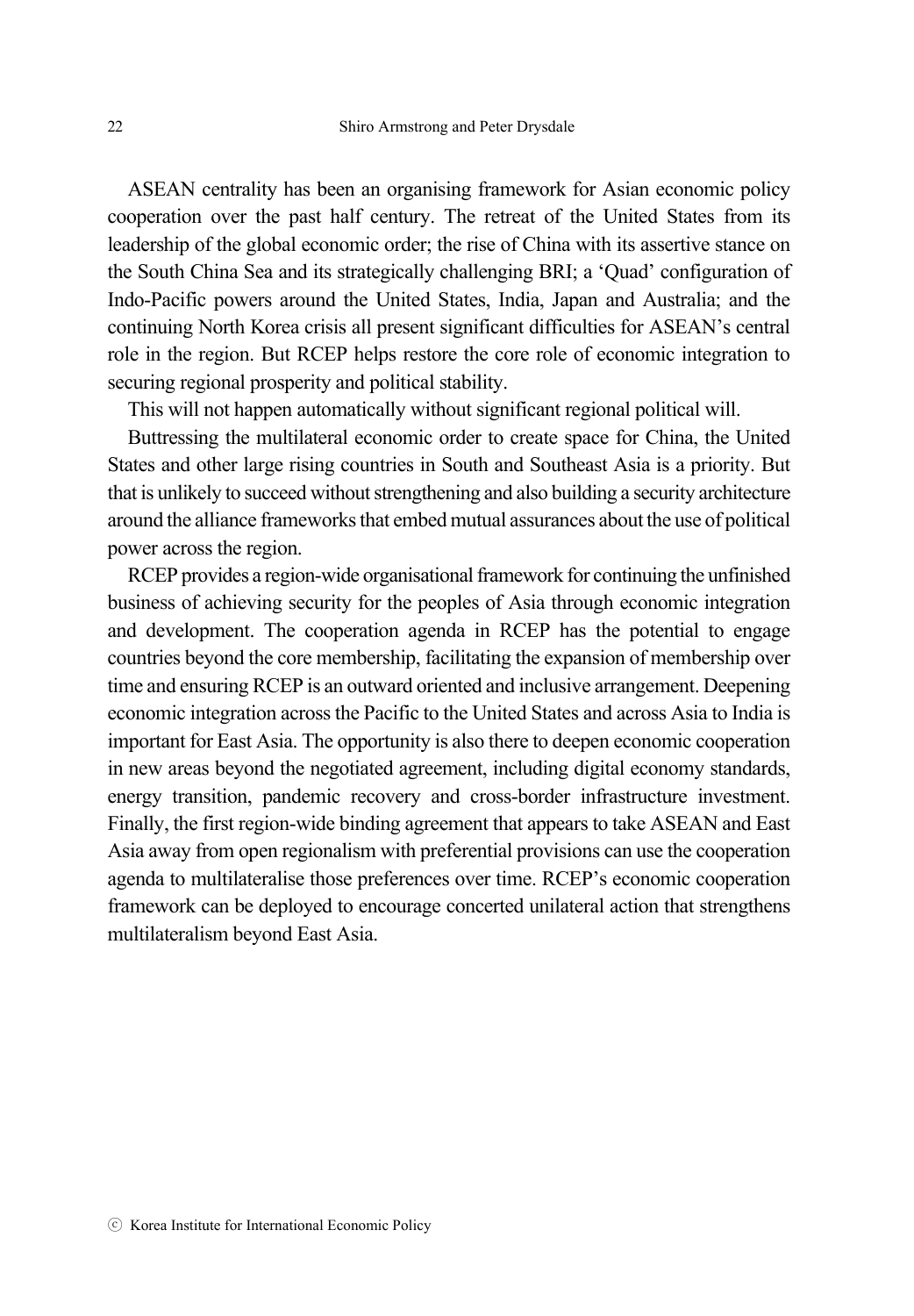#### **REFERENCES**

- Australian Department of Foreign Affairs and Trade. 2020. "RCEP Regulation Impact Statement." Attachment under the title, Regional Comprehensive Economic Partnership Agreement. https://obpr.pmc.gov.au/published-impact-analyses-and-reports/regionalcomprehensive-economic-partnership-agreement (accessed March 24, 2022)
- Armstrong, S. 2018. "Japan joins to shape China's Belt and Road." East Asia Forum. https://www.eastasiaforum.org/2018/10/28/japan-joins-to-shape-chinas-belt-and-road/ (accessed February 21, 2022)
- Armstrong, S., Basri, C., Bery, S., de Brouwer, G., Drysdale, P., Huang, Y., Itoh, M., Quah, D., Somkiat, T., Smith, H., Taylor, J., Triggs, A. and J. Wang. 2020. "An Asian Strategy for Recovery and Reconstruction After COVID-19." Asian Bureau of Economic Research. https://eaber.org/wp-content/uploads/2020/07/post\_covid19\_asia\_strategy\_1.pdf (accessed February 21, 2022)
- Armstrong, S., Drysdale, P. and S. Tay. 2019. "Collective Leadership for East Asia and ASEAN's Trans-Asian Role." In Tay, S., Armstrong, S., Drysdale, P. and P. S. Intal. (eds.) *Collective Leadership, ASEAN Centrality, and Strengthening the ASEAN Institutional Ecosystem*. Jakarta: Economic Research Institute for ASEAN and East Asia. pp. 33-48. https://www.eria.org/uploads/media/6.AV2040\_VOL2\_Collective\_Leadership.pdf (accessed February 21, 2022)
- Armstrong, S., Maria, R. S. and T. Watanabe. 2021. "Towards an Asia-Pacific Digital Economy Governance Regime." RIETI Policy Update, no. 092. Research Institute of Economy, Trade and Industry. https://www.rieti.go.jp/en/special/policy-update/092.pdf (accessed February 21, 2022)
- Asian Development Bank. 2020. "Regional Comprehensive Economic Partnership: Overview and Economic Impact." ADB Briefs, no. 164. Asian Development Bank. https://www. adb.org/sites/default/files/publication/664096/adb-brief-164-regional-comprehensive-eco nomic-partnership.pdf (accessed February 21, 2022)
- Deardorff, A. 2014. "Trade Implications of the Trans-Pacific Partnership for ASEAN and Other Asian Countries." *Asian Development Review*, vol. 31, no. 2, pp. 1-20.
- Dee, P. 2010. "Chapter 2: Services Liberalization toward the ASEAN Economic Community." In Urata, S. and M. Okabe. (eds.) Tracing the Progress toward the ASEAN Economic Community. ERIA Research Project Report 2009, no. 3. Economic Research Institute for ASEAN and East Asia.
- Drysdale, P. 2017. "ASEAN: The Experiment in Open Regionalism that Succeeded." In Sta Maria, R., Urata, S. and P. S. Intal. (eds.) *The ASEAN Economic Community Into 2025 and Beyond*. Jakarta: Economic Research Institute for ASEAN and East Asia. pp. 64-86. https://www.eria.org/5.1.ASEAN 50 Vol 5 Drysdale.pdf (accessed February 21, 2022)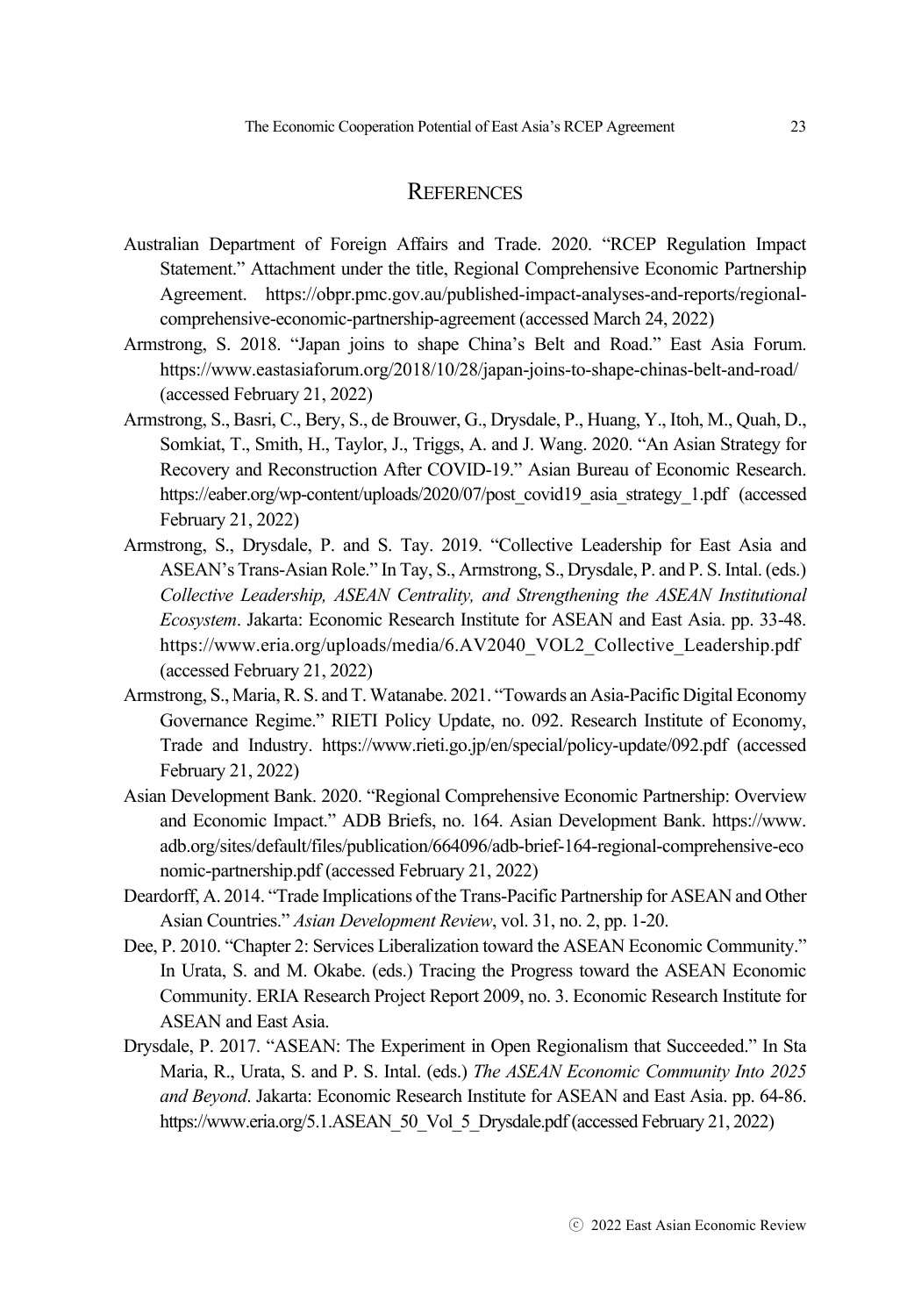- Drysdale, P. and M. Pangestu. 2019. "RECP Leverages Political Security through Economic Security." East Asia Forum. https://www.eastasiaforum.org/2019/10/06/rcep-leveragespolitical-security-through-economic-security/ (accessed February 21, 2022)
- Drysdale, P., King, A. and A. Triggs. 2022a forthcoming. "Asia's Economic and Political Security in a Shifting Global Order." In Armstrong, S., Triggs, A. and T. Westland. (eds.) *Navigating Economic Prosperity and National Security in East Asia*. Canberra: ANU Press.
- Drysdale, P., Narjoko, D. and R. Sta Maria. 2022b forthcoming. "ASEAN and the Role of Asian Regionalism in Managing Asymmetric Power." In Armstrong, S., Triggs, A. and T. Westland. (eds.) *Navigating Economic Prosperity and National Security in East Asia*. Canberra: ANU Press.
- Findlay, C. and E. Pedrosa. 2020. "Why RCEP is a big deal." East Asia Forum. https:// www.eastasiaforum.org/2020/11/30/why-rcep-is-a-big-deal/ (accessed February 21, 2022)
- Garnaut, R. 1996. *Open Regionalism and Trade Liberalization: An Asia-Pacific Contribution to the World Trade System.* Singapore: Institute of Southeast Asian Studies.
- Hamanaka, S. 2014. "TPP versus RCEP: Control of Membership and Agenda Setting." *Journal of East Asian Economic Integration,* vol. 18, no. 2, pp. 163-186. https://www.kiep.go. kr/gallery.es?mid=a20307000000&bid=0022&act=view&list\_no=7847&act=view&list no=7847&cg\_code= (accessed February 21, 2022)
- Hill, H. and J. Menon. 2014. "ASEAN Commercial Policy: A Rare Case of Outward-Looking Regional Integration." ADB Working Paper Series on Regional Economic Integration, no. 144. Asian Development Bank.
- Kalirajan, K. and Y. Liu. 2016. "Renewable Energy Trade within Regional Comprehensive Economic Partnership (RCEP) Countries: An Exploratory Analysis." ASARC Working Papers, no. 2016/05. Australia South Asia Research Centre. https://acde.crawford. anu.edu.au/sites/default/files/publication/acde\_crawford\_anu\_edu\_au/2016-09/wp2016-0 5\_kalirajan\_liu.pdf (accessed February 21, 2022)
- Natalegawa, M. 2013. "An Indonesian Perspective on the Indo-Pacific." TheJakartaPost. https://www.thejakartapost.com/news/2013/05/20/an-indonesian-perspective-indo-pacific. html (accessed March 24, 2022)
- Pangestu, M. and S. Armstrong. 2021. "Chapter 2: East Asian Architecture of Integration." In Kimura, F., Pangestu, M., Thangavelu, S. and C. Findlay. (eds.) *Handbook on East Asian Economic Integration.* Cheltenham, U.K.: Edward Elgar Publishing Limited. pp. 21-48.
- Park, C.-Y., Petri, P. A. and M. G. Plummer. 2021. "The Economics of Conflict and Cooperation in the Asia-Pacific: RCEP, CPTPP and the US-China Trade War." *East Asian Economic Review,* vol. 25, no. 3, pp. 233-272.
- Petri, P. A. and M. G. Plummer. 2020. "East Asia decouples from the United States: Trade war, COVID-19, and East Asia's new trade blocs." PIIE Working Paper, no. 20-9. Peterson